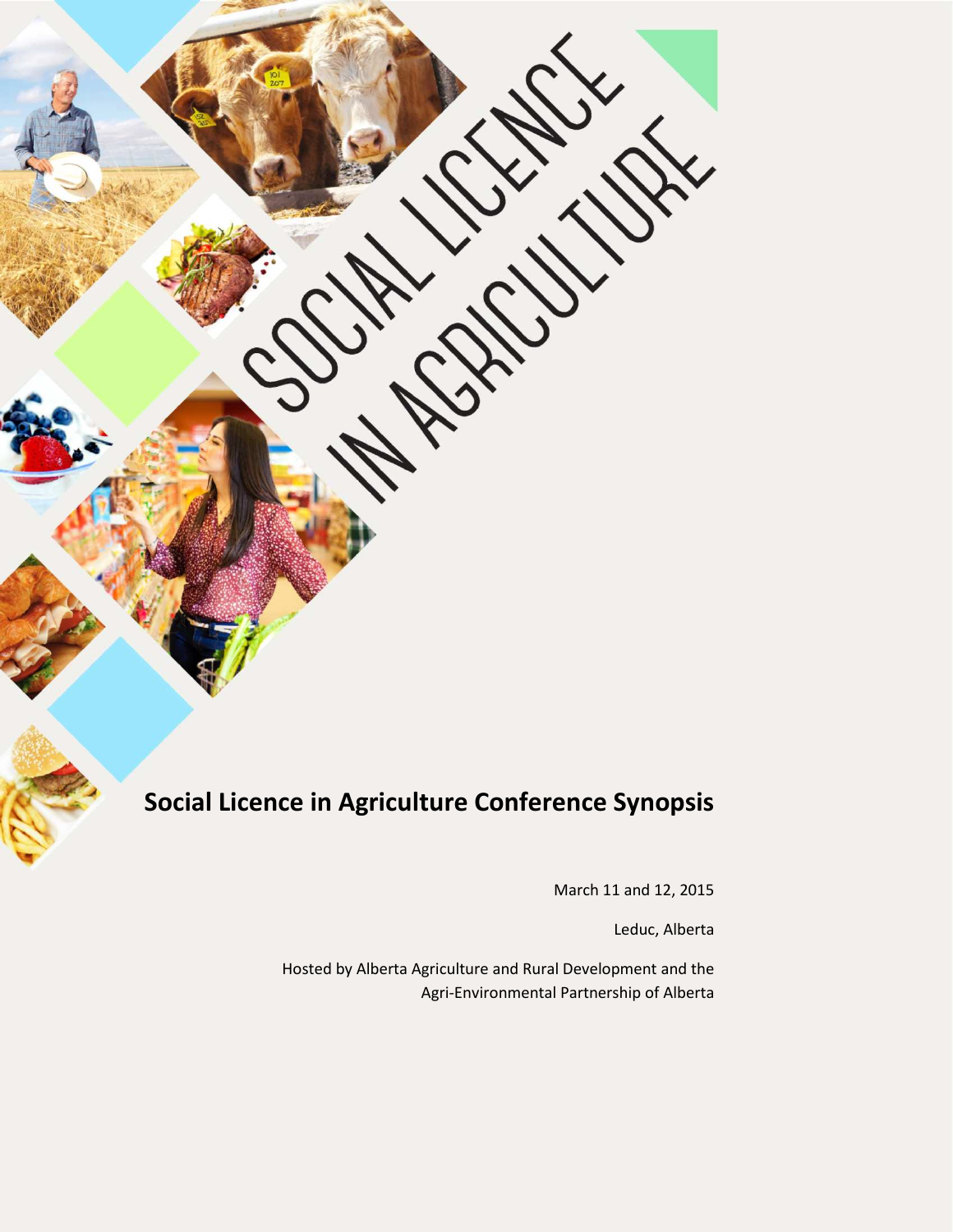# <span id="page-1-0"></span>**Table of Contents**

| Earning Your Social Licence in the Age of Radical Transparency and Unbridled Social Media  9           |
|--------------------------------------------------------------------------------------------------------|
|                                                                                                        |
|                                                                                                        |
|                                                                                                        |
|                                                                                                        |
|                                                                                                        |
|                                                                                                        |
|                                                                                                        |
| Are Farmers Good and Ready for Everybody? Alberta Crops Sustainability Certification Pilot Project. 25 |
| Islands of Angst: Recent Ag Social Licence Lessons From Hawaii for Alberta 27                          |
|                                                                                                        |
|                                                                                                        |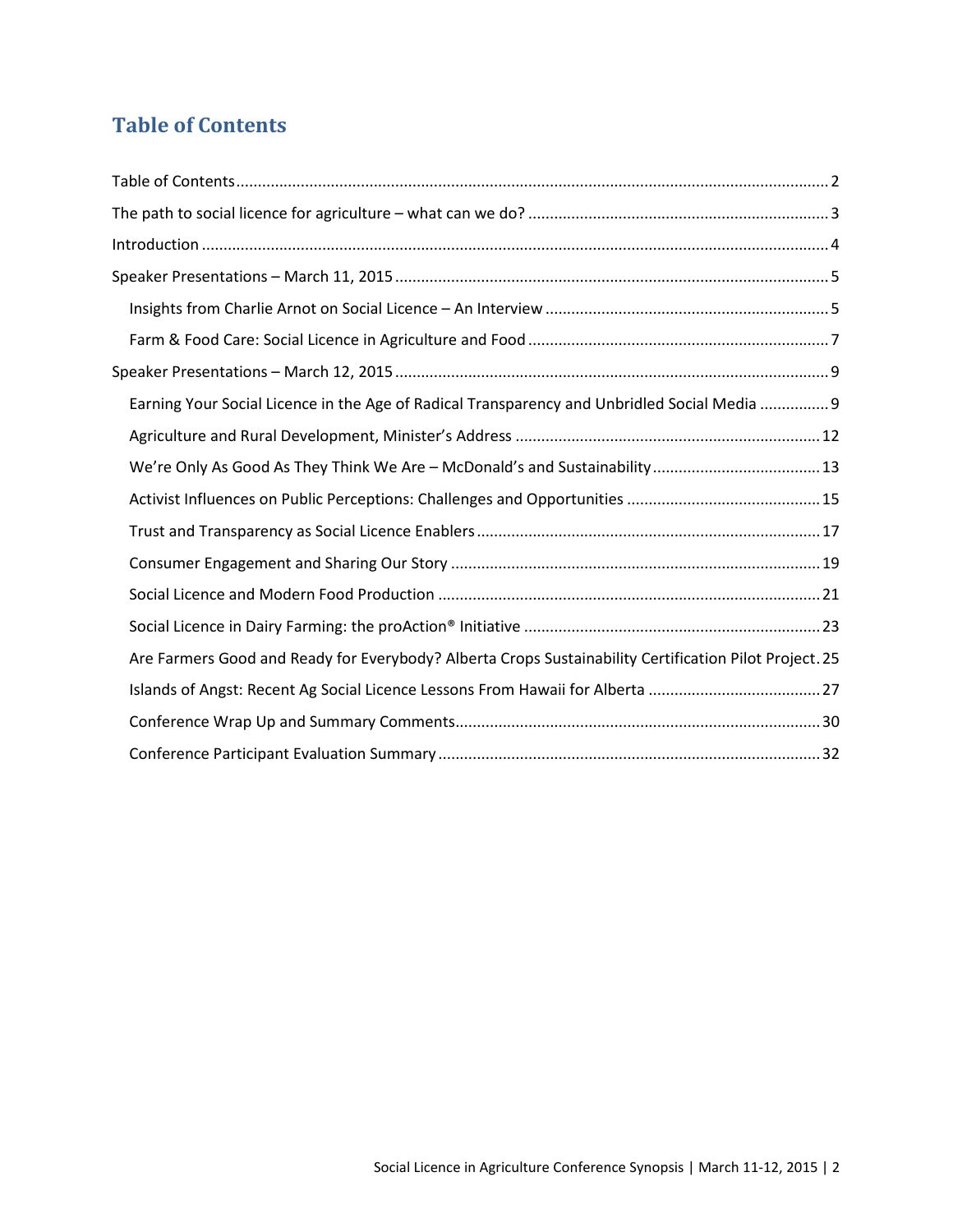## <span id="page-2-0"></span>**The path to social licence for agriculture – what can we do?**

- Collaboration and participation from everyone across the entire value chain is essential.
- Tap into the experience of and work done by others.
- Building trust through transparency is the path to social licence.
- Using fact-based, science-based information is vital to building transparency and trust.
- Setting and maintaining standards, and using third-parties to verify those standards are being met, is also critical to building trust.
- Farmers must be the ones to tell their story and if they don't someone else will.
- Achieving social licence takes commitment.
- Don't anticipate receiving a premium for "doing the right thing"; this is what your customers and consumers expect.

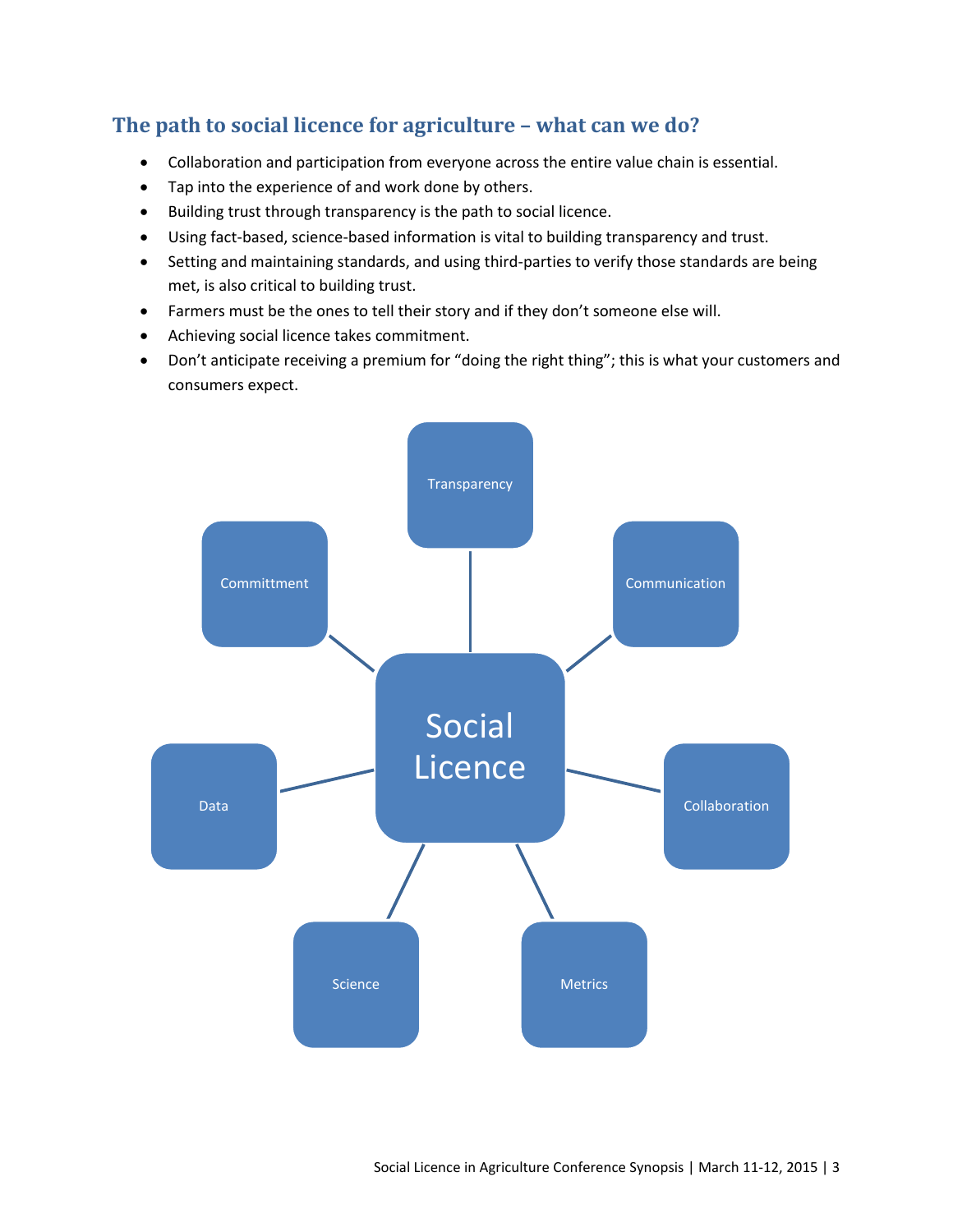# <span id="page-3-0"></span>**Introduction**

### **Social Licence**

*"Social licence is the privilege of operating with minimal formalized restrictions (legislation, regulation, or market requirements) based on maintaining public trust by doing what's right."* -The Centre for Food Integrity-

It's not new. In fact, the phrase 'social licence' itself was coined in 1997 by Jim Cooney. But it is one subject that has, in recent years, been making people in the food and agriculture industry sit up and pay greater attention to the public voice.

In response to the rise of "social licence," the more traditionally consumer-oriented side of the industry (retail and food service) has been on the leading edge of incorporating corporate social responsibility means and measures into all aspects of their operations. The primary agriculture industry, once shielded by the public's positive perception of 'farming' and 'farmers', is also facing increasing, direct consumer scrutiny around how the industry now operates. As retailers and large food companies are being even more responsive to their customers' demands, they are raising their expectations of primary agriculture to ensure that farming practices and the resulting products are produced in a way that aligns with the values and expectations of consumers in the areas of environment, food production and safety, and animal welfare.

On March 11 and 12, 2015, primary producers, producer organizations and agriculture stakeholders from across the value chain came together at the *Social Licence in Agriculture Conference* in Leduc, Alberta to listen to ideas on how to respond to social licence issues related to the environment, food safety, animal welfare and other concerns. Speakers representing think-tanks, retailers, leading food companies and producer organizations, provided their insight, perspectives and knowledge born of experience as they work towards achieving social licence for not only their businesses/organizations, but the food and agriculture industry as a whole.

This document provides a detailed summary of the speakers' presentations. The views and opinions expressed in this conference synopsis are those of the conference presenters only. They do not necessarily represent the views of Alberta Agriculture and Rural Development or the Agri-Environmental Partnership of Alberta.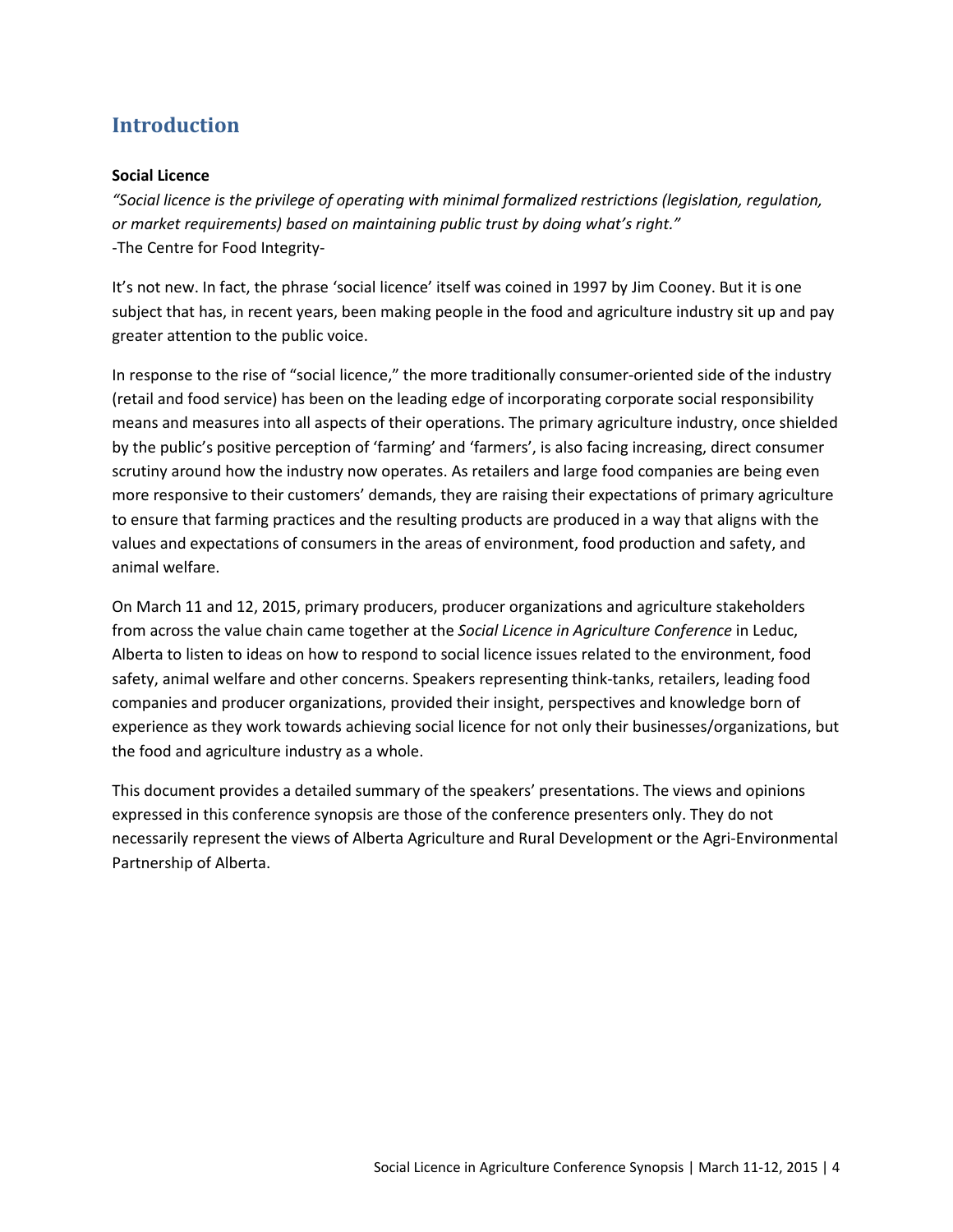# <span id="page-4-0"></span>**Speaker Presentations – March 11, 2015**

### <span id="page-4-1"></span>**Insights from Charlie Arnot on Social Licence – An Interview**

As a primer to the Social Licence in Agriculture conference, Kim McConnell, founder and former CEO of AdFarm, interviewed Charlie Arnot, CEO of the Center for Food Integrity, to get his high-level thoughts and insights on social licence in agriculture.

### **Key Themes and Opportunities:**

- The Center for Food Integrity is a not-for profit with a sole focus of building trust and confidence in today's food system (since 2007).
- The organization encompasses everyone in the food system who shares the long-term vision of building consumer trust; it is non-partisan and non-protectionist.
- Center for Food Integrity is unique; it encompasses diverse stakeholder groups building trust instead of defending interests.
- The old way we used to communicate about agriculture was to defend science; attack our attackers; use traditional PR, but to build trust we need to change how we communicate.
- How do you transition from defending interests to building trust? It requires a shifting mindset from protecting interests and position to building trust and support for who we are and what we do which requires different skills and a different approach.
- We began as an ag organization but transitioned to including the rest of the value chain.
- Examples of Centre initiatives that worked well:
	- o Farmers Feed Us gave consumers the opportunity to come to a website, meet a farmer and learn what was taking place in farming today; used advertising to drive people to the website; had millions of consumers visiting; research found consumers saw farmers as knowledgeable, approachable and the kind of person I want producing my food.
	- o Best Food Facts an online platform for consumers where academics answer consumer questions; provide information to help consumers make informed choices.
- We have the ability to inform and shape what's happening within food companies this is where we can have impact; these are the organizations driving what's happening in the industry.
- We are providing  $3<sup>rd</sup>$  party credibility
- We provide support to Walmart, McDonald's with their various campaigns, specifically with questions about inputs that aren't related to their brands.
- We impart communications values instead of just communicating information; helping people understand the system has changed but the people involved are still driven by their values.
- We impart the importance of transparency; the industry can send conflicting messages i.e. we have nothing to hide but none of your business; we need to move past this; if we have nothing to hide we need to find better ways to share the information and give people access to our farms.
- There are lots of great ways to give people what they want without opening the "floodgates."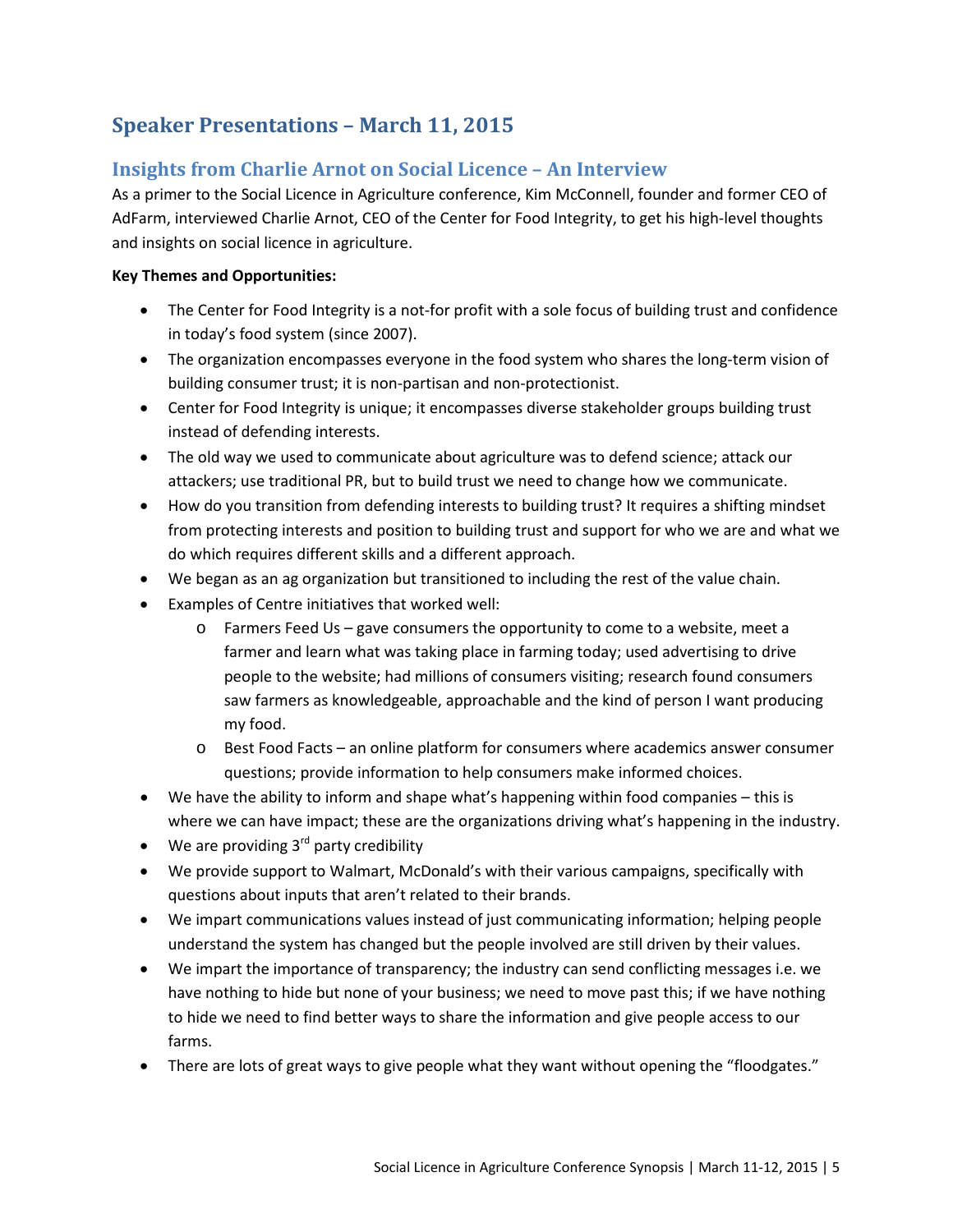- Collaboration is not something the agriculture industry is traditionally good at and it is still an issue. Introducing the Center into this environment involved getting the industry to understand that the Centre wants to make other organizations in ag and food better at what they do. This approach has enabled the Centre to build very strong relationships.
- The Center for Food Integrity's approach is: You're great at what you do but we can give you information to help you do a better job at what you do.
- Advice to Canada as we look at building public trust and earning social licence:
	- o Have to adjust our perspective and expectations the cultural expectation is "we're going to fix the problem with the public next year." It seeks out a way to use science to fix it the following year, but for this to work we need a 25 year vision and a three year plan; you can't expect 25 year results in 12 months.
	- o Keep your eye on the ball; don't be distracted by the lunatic fringe. When dealing with issues you need to respond but you also need to be consistent; be strategic with responses; don't take it personally; look at it strategically; don't respond viscerally.
- Are we winning? No but we're making progress?
	- o We've been taking a knife to a gun fight for a long time.
	- o We can look at improving how we address the issues and use values to turn the tide.
	- o Social media is the opportunity for the industry to be a part of the conversation.
- The cost of doing nothing is high. There is a direct economic return for maintaining social licence, but we also have a moral obligation.
- The public loves "farmers" but they're not sure they love "farming"; that is the disconnect.
- Farming: the public doesn't like size, scale, use of technology, impact on health, environment, and animals.
- Farmers: they like values and the commitment of farmers to doing what's right.
- Three big messages:
	- o Our public communications must lead with values; this must be the foundation of our communications.
	- $\circ$  The voices of men and women in this room matter; they make a difference; building trust is time consuming; need to stay the course and be committed over time;
	- o There will be successes, but there will also be challenges; the road to success will not be smooth.
- The people who are raising questions about what agriculture does don't fit the industry's demographic; we need to encourage others (e.g. women, young people, people of colour) to be involved by giving them a meaningful seat at the table – an opportunity to make a difference.
- Final message: take the enthusiasm and passion you have for the industry, and channel it to get involved in a positive way; use your commitment to do what's right to make a difference; exposing people to your passion and commitment will make all the difference in the world.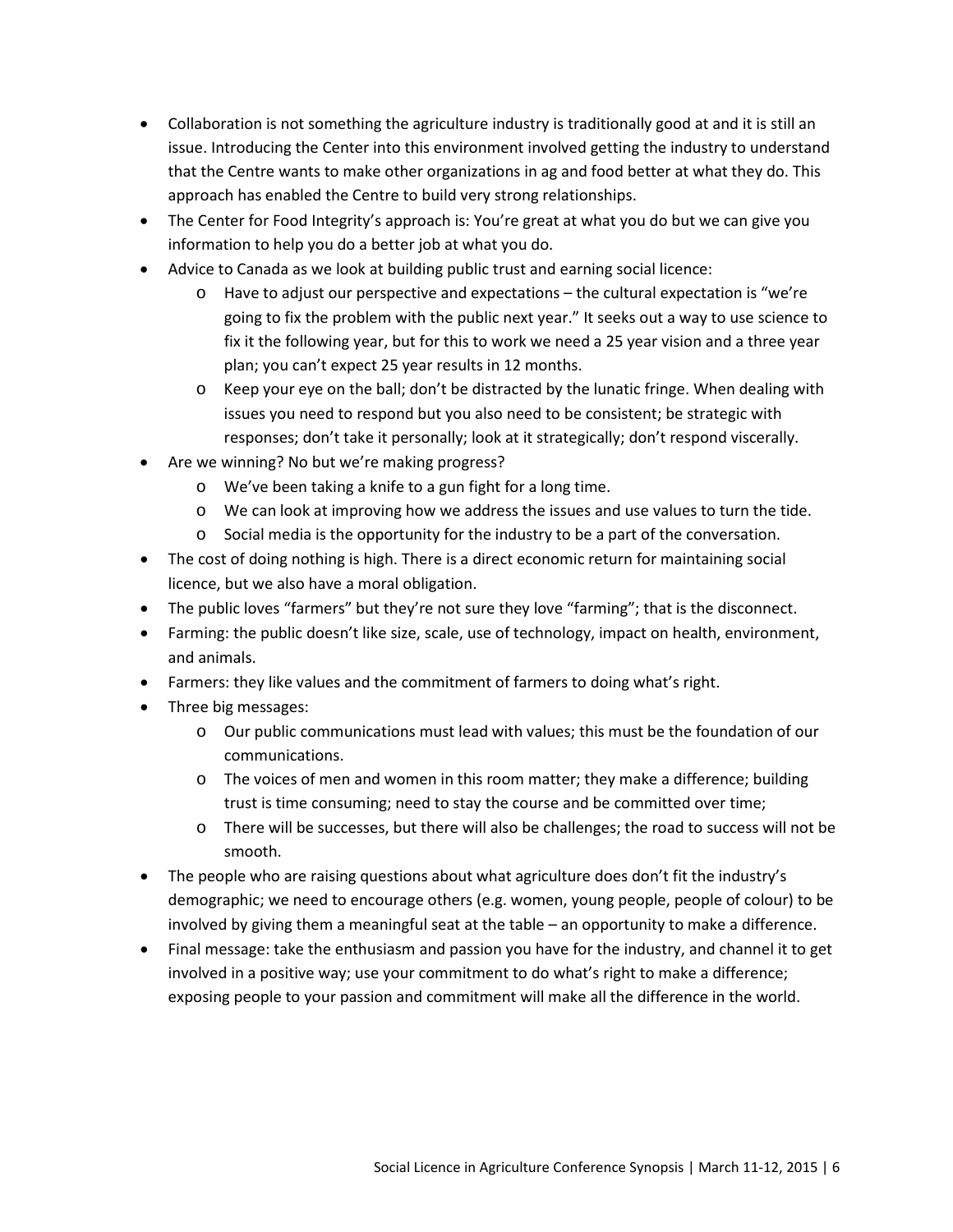### <span id="page-6-0"></span>**Farm & Food Care: Social Licence in Agriculture and Food**

Kim McConnell is the founder and the former CEO of AdFarm, one of the larger agricultural marketing communications firms in North America. Over the years, Kim has led many national and international brand and marketing assignments for many companies including Farm Credit Canada, Dow AgroSciences, Bayer CropScience, Agrium and RBC Royal Bank. He has been the catalyst behind many industry initiatives including advancing the Canadian beef industry, the Canadian seed industry and recently has spearheaded an initiative to build greater public trust in food and farming.

### **Key Themes and Opportunities:**

Kim provided an overview of the Farm & Food Care Canada initiative; a new, pro-active coalition that has been established to help build public trust in food and farming.

- Successfully building public trust in food and farming in Canada requires a three-pronged approach:
	- o Plan defence
	- o Do the right thing
	- o Have a conversation
- The ag industry needs to work together at this; investing in all three of these approaches, especially in response to those who aim to break down the trust.
- This is a team sport; there are already various groups and organizations out there doing good things to reach out to diverse target audiences (agriculture, classroom, consumer).
- With a strong consumer focus, Farm & Food Canada complements what others are doing by providing a coordinated, national, multi-year initiative endorsed, supported and resourced by Canada's agriculture and food industries, focused on building public trust and confidence in food and farming.
- Farm & Food Canada's vision:
	- o A united, proactive, Canadian initiative that's respected by the public and the agri-food community, and is the recognized 'go-to source' for credible information that helps Canadians make informed decisions about food and farming in Canada.
- Farm & Food Canada's long-term (25 year) goals:
	- o Elevate the level of trust and confidence Canadians have in Canada's food production and processing systems
	- o Increase the number of Canadians who are able to make 'informed decisions' about their food choices
	- o Be recognized and respected as a valuable, trusted information resource to the public, supply chain partners, regulators and influencers.
- Farm & Food Care Canada will also be the home of the Canadian Centre for Food Integrity; a joint effort of the Center for Food Integrity with Farm & Food Care Canada.
- To date, Farm & Food Care Canada has engaged in a number of proactive activities including producing the "Real Dirt on Farming – Issue #3" distributed as a Globe & Mail insert across Canada, national advertising and media relations, a Speakers Bureau, social media efforts, and Breakfast on the Farm (a co-promotion with retailers and food service).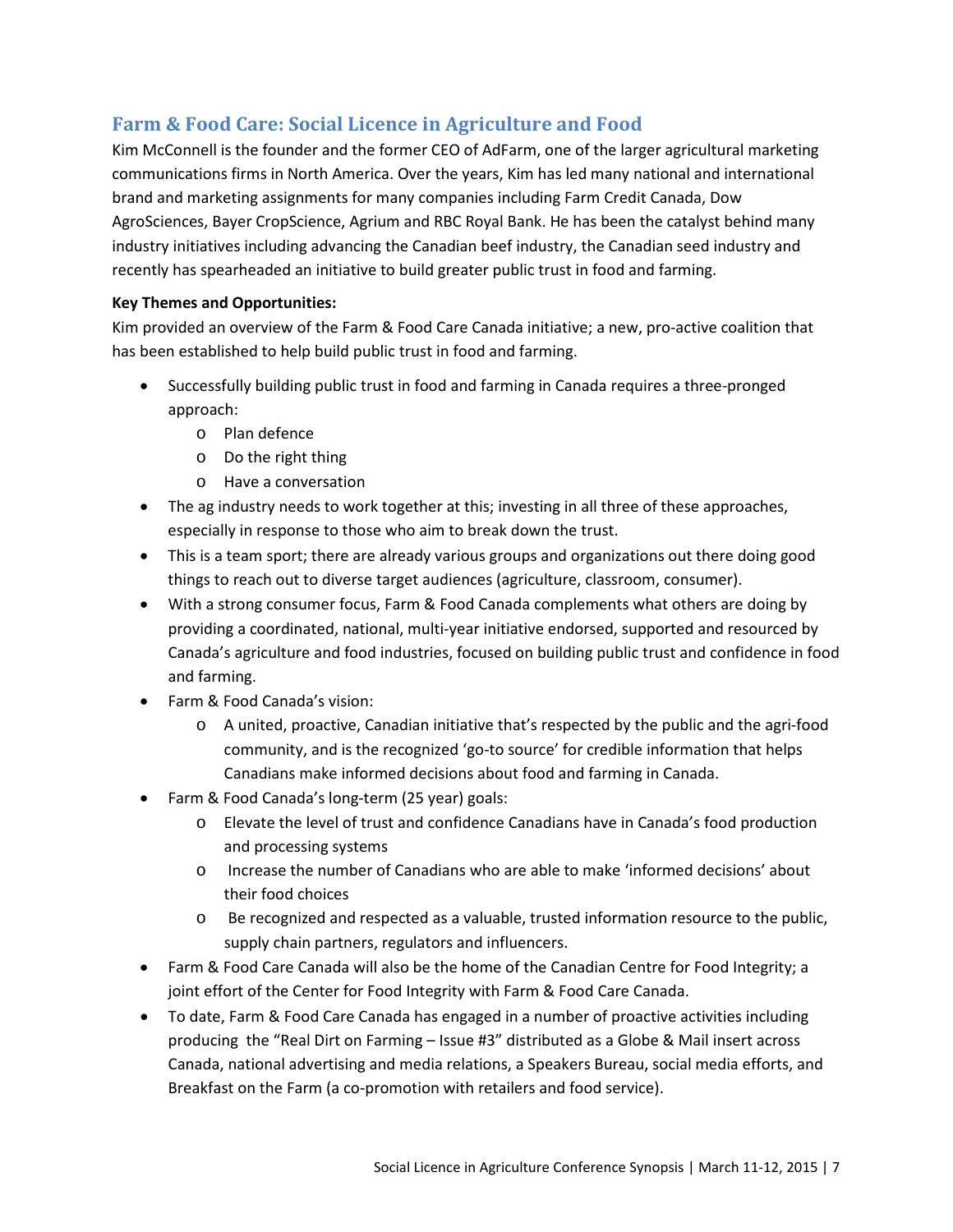- Farm & Food Care Canada will also be seeking out, engaging and developing a network of provincial champions to coordinate regional Farm & Food Care programs, and to align Farm & Food Care activities with 'sister' and other regional/sector ag awareness and education programs.
- We are currently seeking dollars to support these efforts; we'll be seeking initial funding and support from food companies and the food industry.
- Next steps include tightening up the business plan, preparing a three-year budget and bringing in some funding, as well as conducting market research, launching a national research summit and moving communications initiative forward.
- Get involved by telling us what you need, what your members need, what your customers think; help us create opportunities for the message and the vision with stakeholders and potential funders; become a founding member, project partner or donor.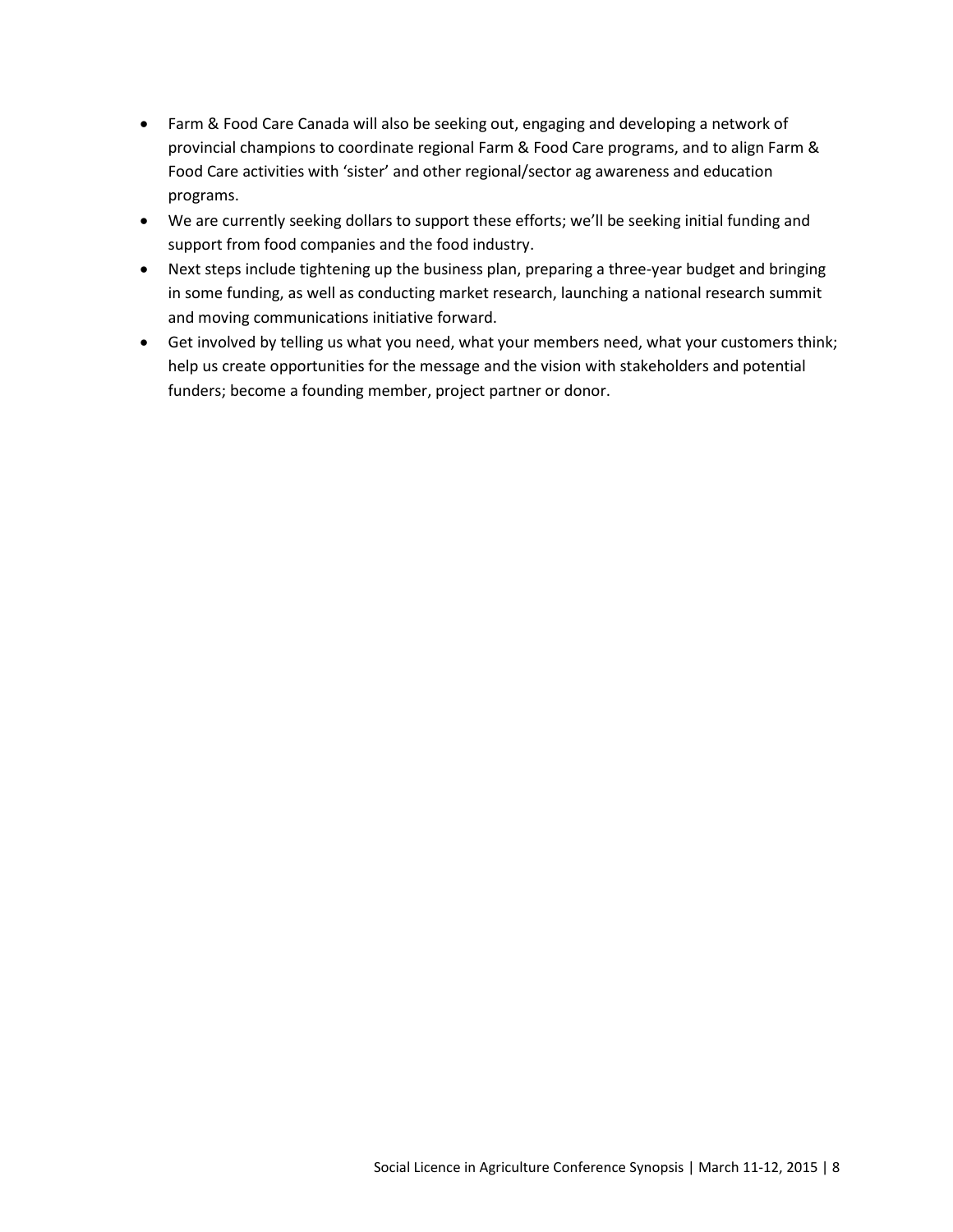# <span id="page-8-0"></span>**Speaker Presentations – March 12, 2015**

# <span id="page-8-1"></span>**Earning Your Social Licence in the Age of Radical Transparency and Unbridled Social Media**

Charlie Arnot has more than 25 years of experience working in communications, public relations and issues management within the food system. He serves as CEO of the Center for Food Integrity, a national non-profit organization dedicated to building consumer trust and confidence in today's food system.

### **Key Learning:**

Achieving social licence requires the ag industry's mutual commitment to understanding and embracing shared values, being transparent, and engaging the public.

#### **Key Words:**

ethics, shared values, science, transparency, confidence, competence, perspective, attitudes, opinions, expectations, public engagement, ethics, communication, mutual commitment, shared obligation, responsibility, respect, truth, objective, measurable, credibility, obligations

#### **Key Issues and Challenges:**

"Today food is safer, more available, more affordable. But the system is more under scrutiny than ever before," said Arnot in his opening words. With this, he set the stage for a presentation that explored how social licence has evolved; where we've come from as a society, how we arrived at where we are today, and how industry is being compelled to respond.

- Charlie led with examples of how history particular historical events over the last 45 years (e.g. Vietnam War, Iran Contra scandal, Three-Mile Island, Jim Baker, Enron, etc.) have led to the public being skeptical and questioning whether or not various institutions (e.g. government, businesses, religion, education, industry, banks, etc.) are worthy of public trust.
- Public access to information has also been a critical factor in the rise of social licence. "The internet is to food as television was to the Vietnam war," offered Arnot. "Because it has fundamentally changed access to information."
- Food is deeply and intrinsically important to people. "Food is personal; people are willing to fight for it; we need it for survival; we feed it to our most vulnerable (children, elderly); food is part of our culture and celebrations; it helps connect us," explained Charlie.
- Although the consolidation, integration, industrialization and application of technology has made food safer, more available and more abundant, it has increased the public perception that agriculture has become an institution and as such is no longer worthy of public trust.
- How people access information, who they defer to as an 'authority,' the incredible amount of information that is available today and the diversity of audiences has significantly changed how people need to communicate today.
- These significant social shifts in authority, social consensus, communication and progress, combined with the importance of food, provide the context that helps us understand how society got to where it is. Having an appreciation for this helps inform strategy about where to go from here to begin to change that perception.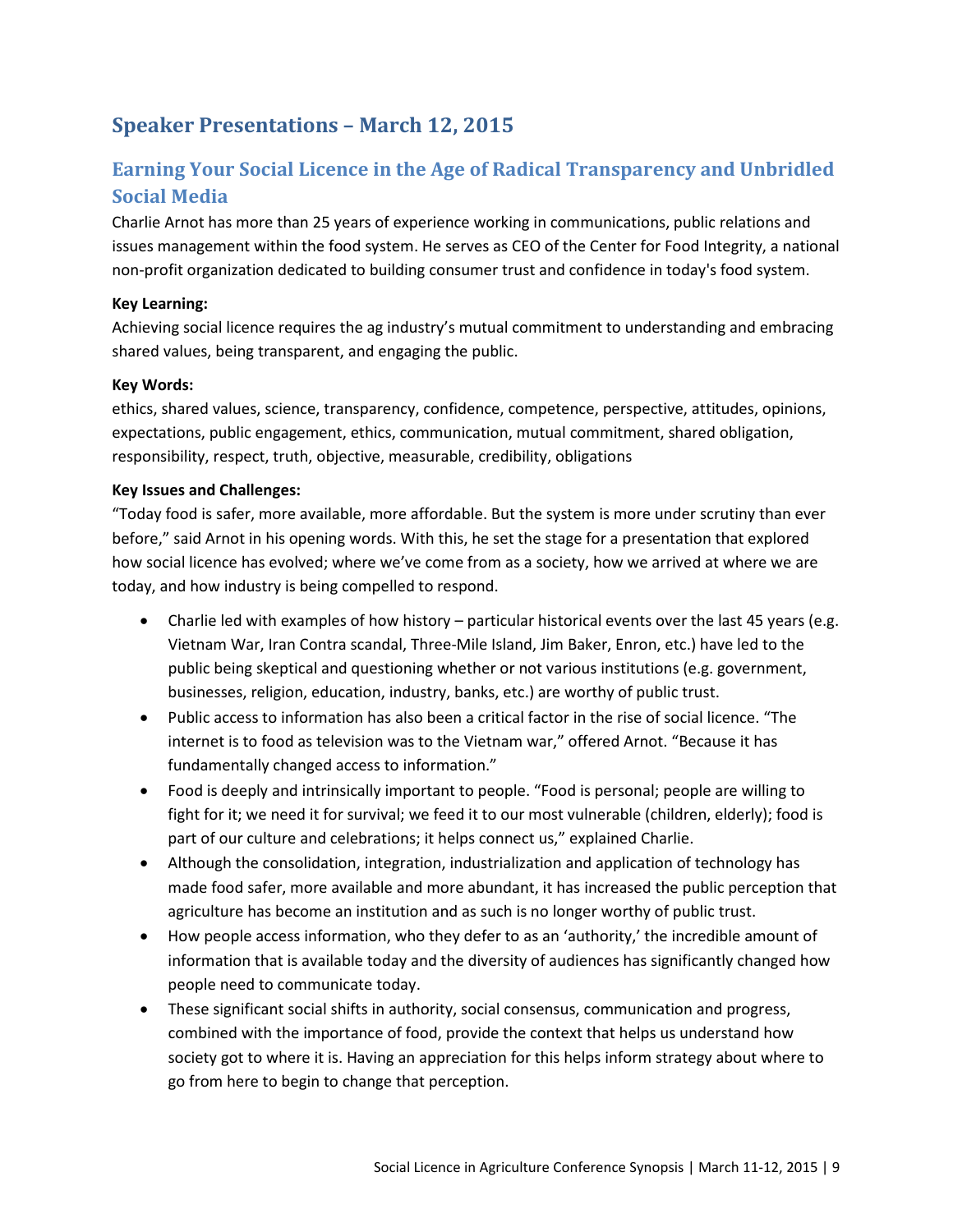### **Key Themes and Opportunities:**

There is significant economic value to maintaining social licence, but to do so effectively the ag industry needs to think differently about how we approach the issues and challenges we face. The following summarizes the key points offered by Charlie to illustrate where the opportunities lie and what actions the industry needs to take to be successful in our new reality.

- The economic argument for investing in social licence lies in understanding the difference between social licence vs. social control:
	- $\circ$  Social licence = lower cost, more flexible, more market responsive (granted to you when you operate in a way consistent with the ethics, values and expectations of your stakeholders, and you demonstrate that you're committed to doing what's right).
	- $\circ$  Social control = more rigid, bureaucratic and higher cost (involves regulation, legislation and litigation and compliance).
- Trust in the food system is fragile. The actions (or mistakes) of one impact the whole. Social licence is a shared obligation that requires us to raise the bar together across the industry/sectors so we are collectively meeting our social licence obligations.
- Understand that there is no premium for doing what's right, but there is a significant cost to violating public trust.
- Trust, as the primary driver of social licence, is driven by three key things: influential others (e.g. dieticians, doctors, veterinarians, friends), competency (knowledge, science, academics) and confidence (perception of shared values and ethics). Shared values (confidence) are 3-5 times more important than demonstrating competency in building trust, so understanding this helps influence strategy.
- Understanding the demographics (i.e. gender, age, etc.), perceptions and values (how they feel and what they believe) of the audiences who want to be engaged in this conversation is critical to understanding "how" we need to communicate with them to build credibility and trust.
- How effectively we communicate with these audiences also lies in understanding the difference between "can" vs. "should" – science will tell us if we "can" but society will tell us if we "should". The industry's historical response to dealing with public skepticism and mistrust has been "science says we can". The opportunity in social licence lies in improving our ability to answer the "should" question.
- Traditional communications don't work today; historical communications model is not effective in this environment. There is no single source of information that people will go to because society is hyper-connected today and information is instantaneous.
- We need to change the tide to become a trusted food resource. To build trust we need to be transparent.
- Increasing transparency has the greatest positive impact with those who are skeptical of what the agriculture industry does. There are seven primary components of building trust through transparency:
	- o Motivation Act in a manner that is ethical and consistent with stakeholder interest. Show you understand and appreciate issues and take action that demonstrates you put public interest ahead of self-interest.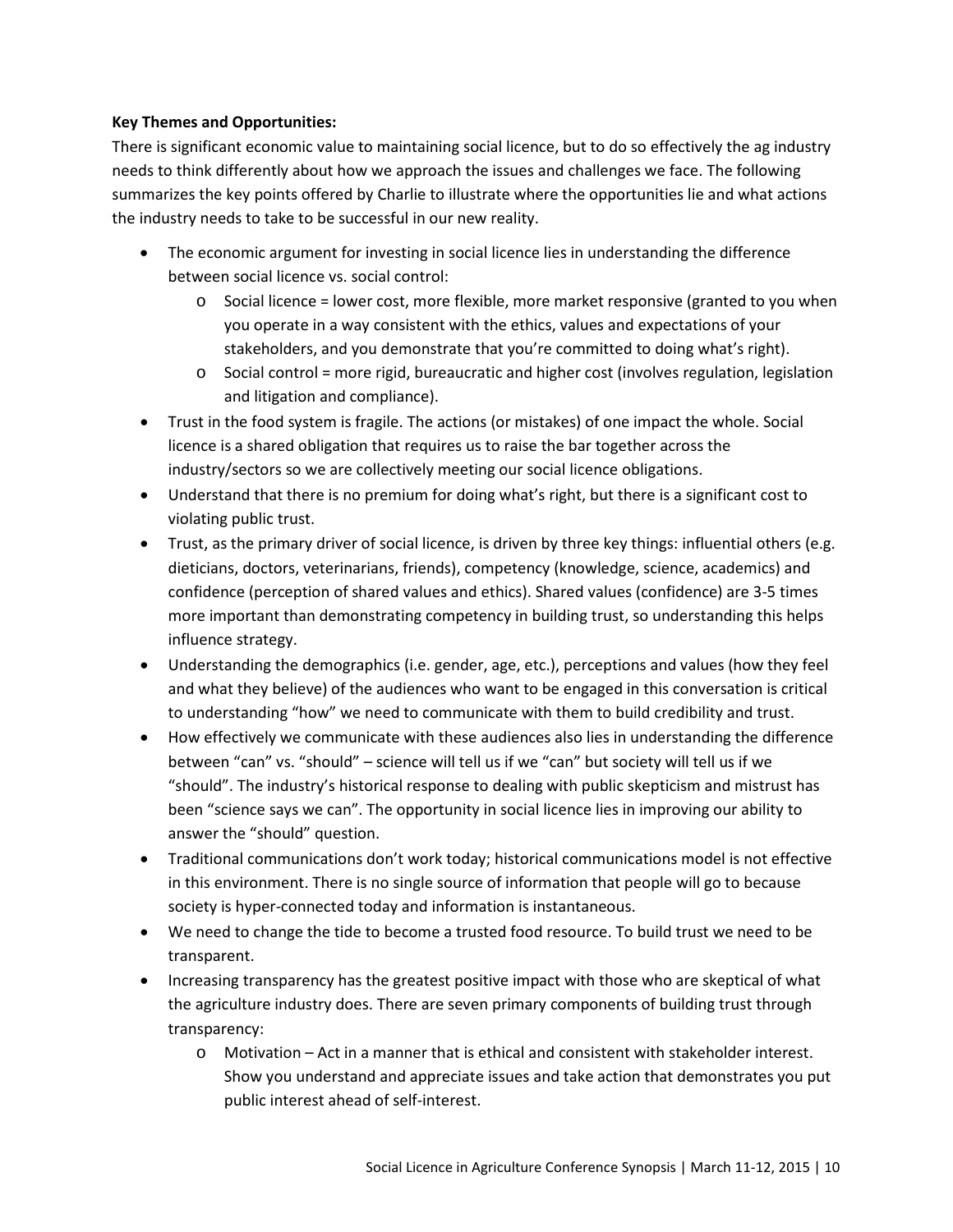- $\circ$  Disclosure Share information important to stakeholders, both positive and negative, even if it might be damaging. Make it easy to find; helpful in making informed decisions; easy to understand and timely.
- o Stakeholder Participation Ask those interested in your activities and impact, for input. Make it easy to provide; acknowledge it has been received and explain how and why you make decisions.
- o Relevance Share information stakeholders deem relevant. Ask them. Show you understand.
- o Clarity Share information that is easily understood.
- o Credibility Admit mistakes; apologize; accept responsibility; engage critics; share plans for corrective action. Demonstrate you genuinely care and present more than one side of controversial issues.
- o Accuracy Share information that is truthful, objective, reliable and complete.
- The new reality:
	- o The social decision-making process is complex and multidimensional.
	- o Decisions are not made on facts and rational thought alone.
	- o Mistrust of institutions has become the social norm.
	- o Growing trend of questioning the motives and data of experts.
	- o Tribal communication and "relational expertise" influences trusted sources and messages.
- What are the implications?
	- o Who you are is as important as what you know. Communicating shared values makes technical information more relevant and accessible.
	- o Embrace consumer skepticism; it's not personal, it's a social condition; this is an opportunity to have a conversation about who we are and what we do. Skepticism is the fuel for scientific discovery.
	- o The public wants information from academics but not academic information. Learn to speak the language of social media.
	- o Transparency is no longer optional. Authentic transparency is the path to building trust in today's food system
- The three things you can do:
	- o Begin your public engagement using shared values; "People don't care how much you know until they know how much you care." T. Roosevelt
	- o Open the digital door to today's food system; find ways to make what you do transparent to illustrate your commitment to do "what's right".
	- o Commit to engaging online, in person and through your company; your voice, your knowledge and your credibility matter. You can make a difference in building public support for today's food system.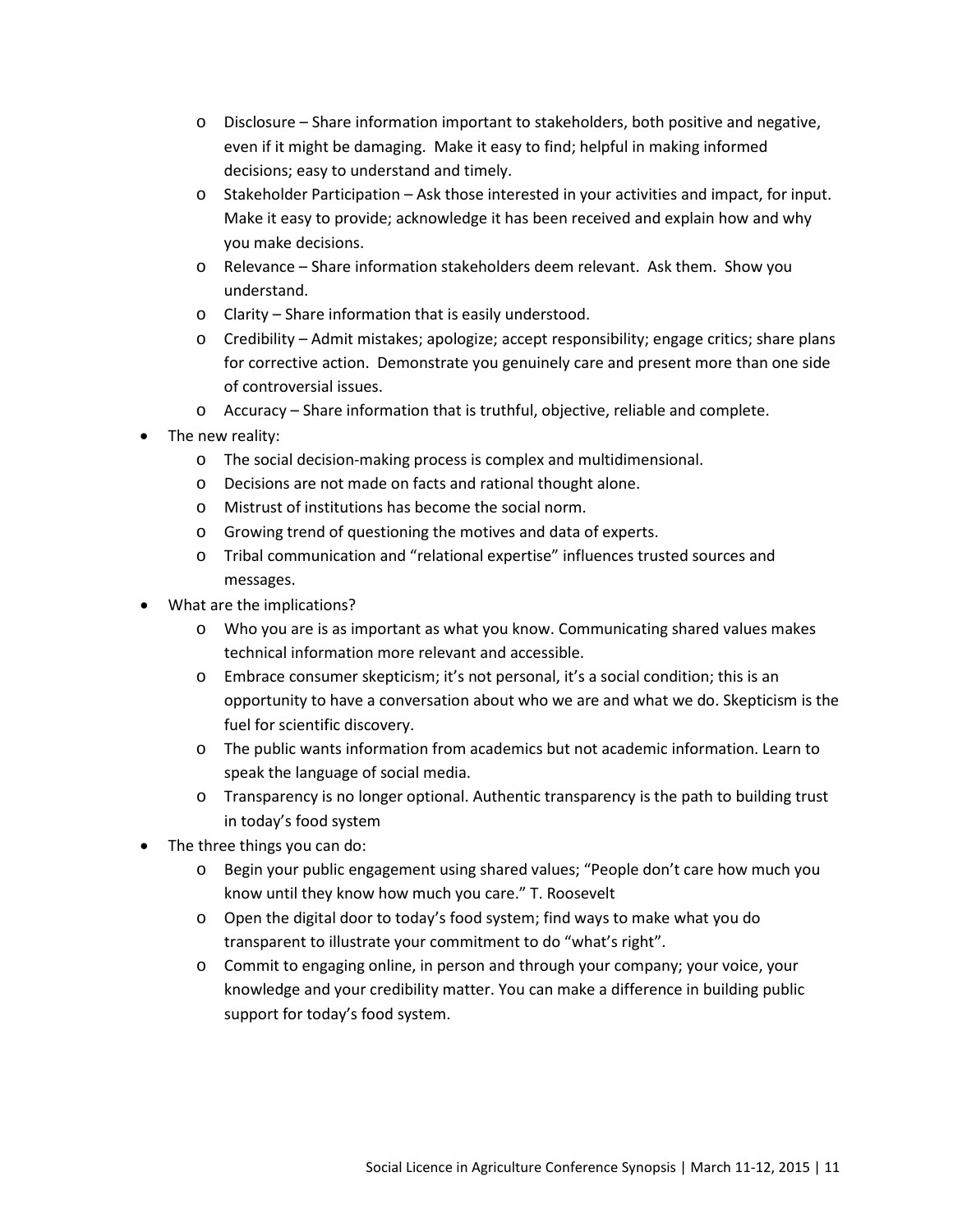### <span id="page-11-0"></span>**Agriculture and Rural Development, Minister's Address**

### **Minister of Agriculture and Rural Development**

The Honorable Verlyn Olson, QC, was elected to his second term as a Member of the Legislative Assembly for Wetaskiwin-Camrose on April 23, 2012. On May 8, 2012 he was named Minister of Agriculture and Rural Development. In addition to his role as MLA during his first term, he was appointed Minister of Justice and Attorney General as well as Deputy Government House Leader on February 18, 2011. Mr. Olson also served as deputy chair on the Premier's Council on the Status of Persons with Disabilities and chair of the First Nations, Métis and Inuit Workforce Planning Committee and as a member of the Cabinet Policy Committee on Public Health & Safety. Previously, Mr. Olson served on the Standing Committees on Public Accounts, Private Bills and Health. Prior to serving as a Member of the Legislative Assembly of Alberta, Mr. Olson was a partner with the law firm Andreassen Olson Borth, where his practice focused primarily on real estate, wills, estates and counselling small businesses, assisting farmers, families, seniors and dependent adults.

#### **Key Themes:**

Minister Olson provided conference attendees with a high-level perspective of the importance of social licence and an overview of the Ministry's activities that are supporting agriculture in this area.

- The huge crowd in attendance at the conference says a lot about the importance of issue of social licence and evidence that people in the industry are taking this very seriously.
- Social licence is becoming a pervasive topic within the industry.
- Agriculture and Rural Development is a great ministry; very service oriented; passionate about agriculture.
- There are huge opportunities in industry; Alberta and Canada well placed to do more;  $2^{nd}$  largest industry; approximately 90,000 Albertans work in some piece of the industry
- Traditionally people have good thoughts about agriculture; but increasingly the agriculture industry can't just rest on its laurels; it can't just trade on tradition; agriculture is not a quaint industry, it is a high tech, science-based global business.
- Other industries facing the same social licence issues.
- The ag sector has to be proactive, aggressive and be in front of issues.
- My mandate is to position the industry for growth by focusing on:
	- o protecting and developing markets (market access);
	- o rural development; and
	- o innovation
- The Ministry's job is to be a facilitator to help position the industry for success; the Ministry is also a regulator; assists in research and extension; invests in strategic initiatives (GF2 funding).
- A lot of resources are being devoted to social licence issues.
- Industry needs government's help and government cannot do this on its own this is a partnership.
- There are huge opportunities, but in order to succeed attention has to be paid to social licence.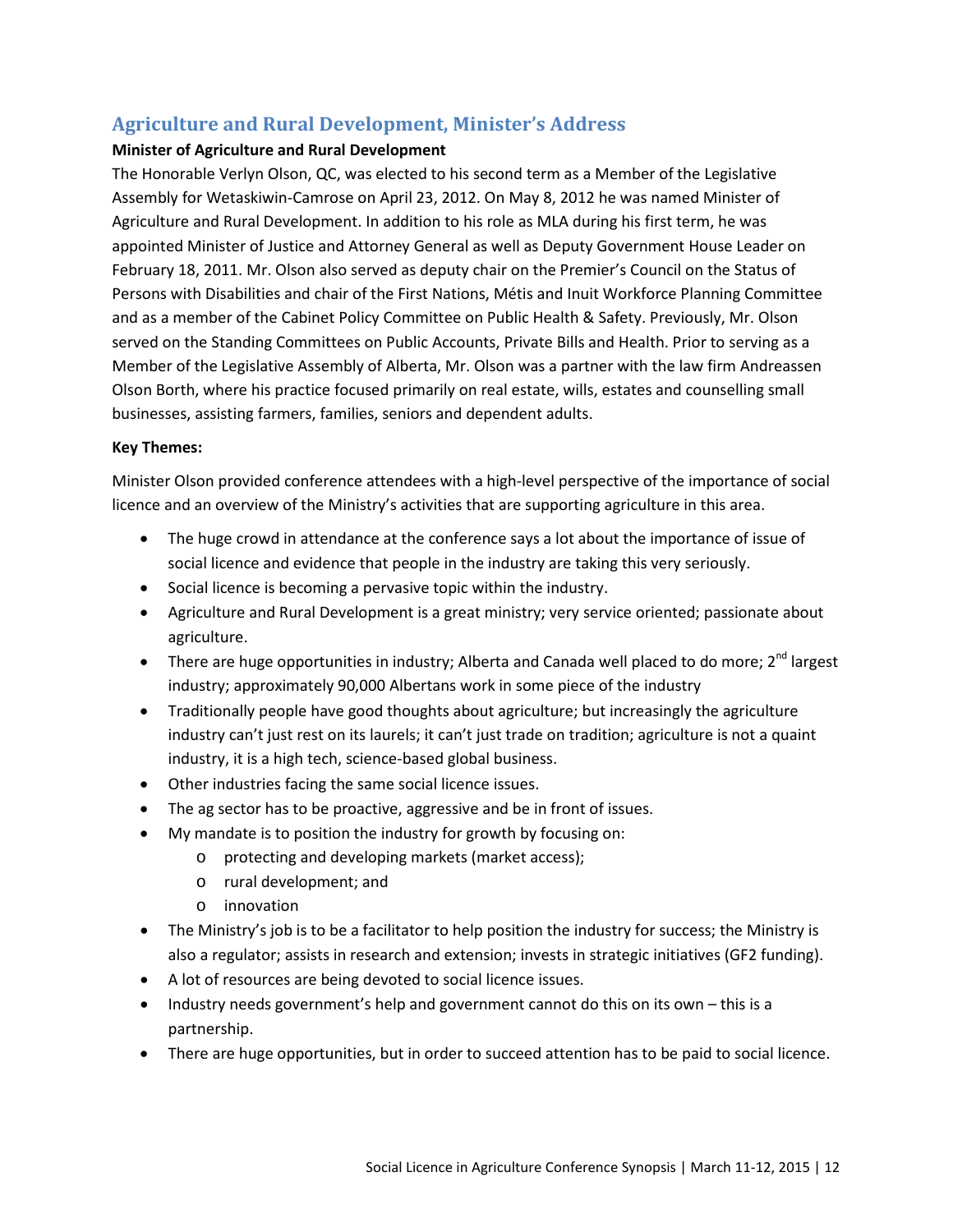### <span id="page-12-0"></span>**We're Only As Good As They Think We Are – McDonald's and Sustainability**

Jeffrey Fitzpatrick-Stilwell is the Senior Manager, Sustainability for McDonald's Canada, responsible for directing all activities in support of the company's goals under the McDonald's Global Sustainability and Corporate Social Responsibility Framework. He develops and leads the implementation of sustainability strategies across the company's five sustainability framework pillars (Sourcing, Food, Planet, Community, and People). He represents the company on the global sustainability teams responsible for shaping McDonald's sustainability policies and practices. He also manages the company's external relations with key sustainability stakeholders and influencers.

### **Key Learning:**

Only authentic transparency has the power to really change customer perceptions.

### **Key Words:**

food integrity, consumers, trust, global, urban, transparency, authenticity, sustainability, certification, verification, ethical, economic, environmental, measure, verify, communicate

### **Key Issues and Challenges:**

Jeffrey set the stage by providing some statistics to illustrate McDonald's size, global scope and impact. He then shared general and consumer insights into the challenges of achieving social licence as faced by a global company with a significant presence and impact around the world, and how those issues changed as the company grew and evolved.

- Consumers express little trust in global companies. As a global company, we have a trust deficit with customers. People aren't sure about us and there is the perception that "McDonald's is big enough they could hide stuff from us".
- People are most concerned with the integrity of what they're eating, and just offering more fruit and veggies to the menu doesn't cut it.
- Five years ago we answered questions differently; we were more defensive back then.
- Millennials are and will become a more significant influence on purchasing decisions now and in the future.
- Globally urban these people no longer have the reference point i.e. direct connect to agriculture any more. As a result, consumers want/need to know more information and we need to be able to deliver that information in a transparent way.
- We (McDonald's) are not the experts; we need you (farmers) to tell us your story; educate us; allows us to go back to consumers with confidence that everything we are doing is about a determination to do things the right way (for everyone in the value chain).

### **Key Themes:**

The following summarizes the key points Jeffrey used to illustrate how McDonald's has proactively and systematically addressed the issues and challenges to secure their social licence to operate. He also highlighted McDonald's commitment to Canadian agriculture.

• Despite their mistrust, consumers are still coming to McDonald's to ask questions. This led to the development of McDonald's "Our Food, Your Questions" initiative that involved a two prong approach where 1. Experts trusted by consumers answer consumers' questions about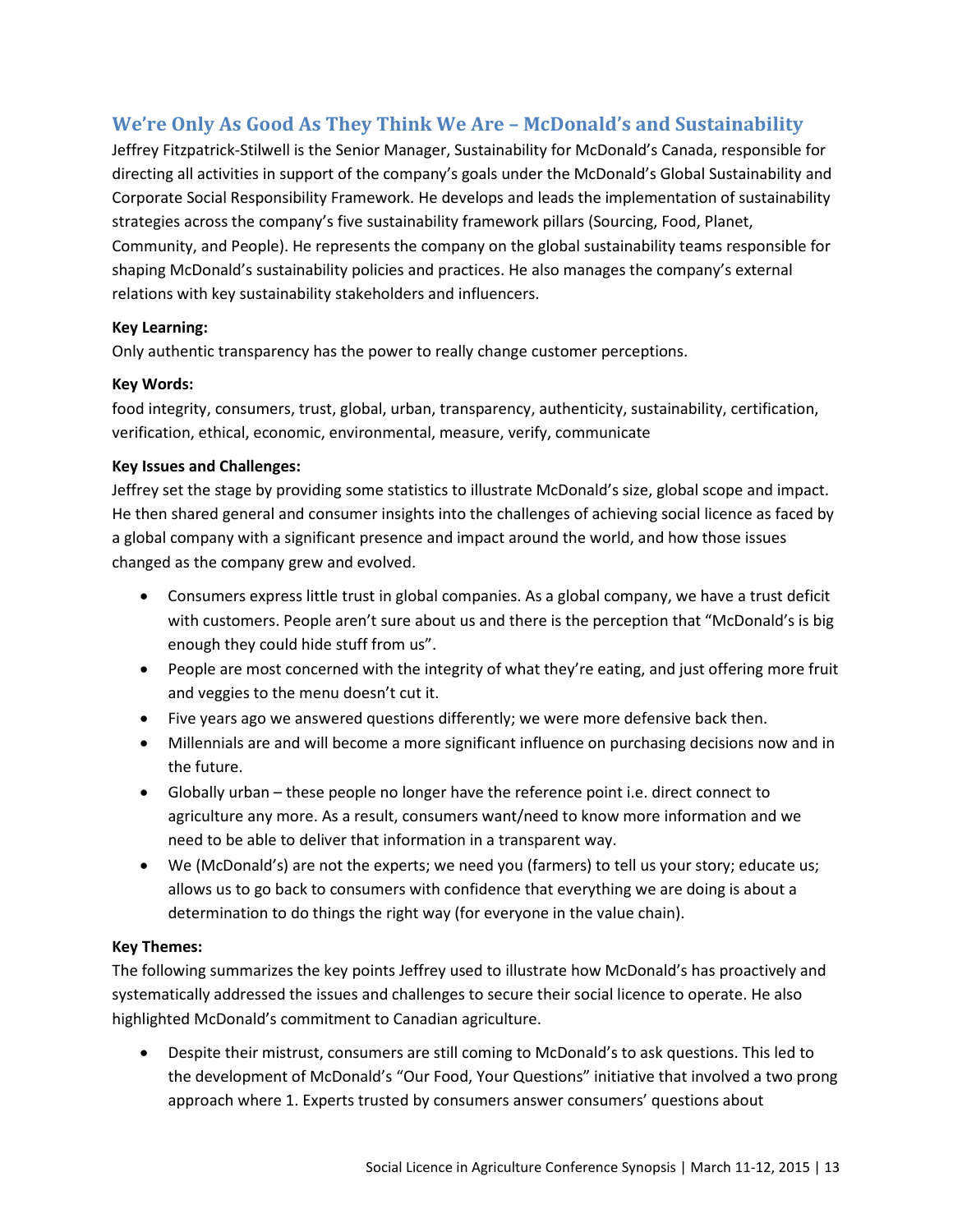McDonald's food, and 2. McDonald's answers questions differently than it has in the past (i.e. not defensively). This approach has changed consumers' perceptions of their authenticity and transparency.

- It took some time put together a strategic global coordinated direction, but McDonald's now implements all of their sustainability strategies across the following five sustainability framework pillars (Corporate Social Responsibility and Sustainability Framework):
	- o Sourcing source all food and packaging sustainably
	- o Food provide balanced choices
	- o People commitment to our people
	- o Planet develop and operate most environmentally efficient restaurants
	- o Community give back to the community
- Shared values and a value-chain approach being focused on all partners in the chain and supporting all along the way – are critical to the company's success.
- McDonald's has identified sustainable sourcing priorities and uses third parties (that additional layer of transparency) to verify or certify those sustainable sources.
- With a multitude of certification/verification options, the challenge was deciding which is the right verification or certification system for McDonald's. The bottom line for McDonald's was focusing on positive "outcomes" not just "practices" and being able to demonstrate that these practices changes have positive economic, environmental and ethical/social outcomes.
- The biggest thing McDonald's has underway now is their verified sustainable beef pilot project. Why focus on sustainable beef? Because it's 1. Important in a business sense (McD's sells \$billions annually), 2. It is the right thing to do, and 3. It means sustainability for the company as well.
- Why a pilot project? A pilot project enables testing, evaluation (successes and failures) and continuous improvement in the area of sustainability. The purpose is to engage in a learning opportunity to understand how we can measure, verify and communicate to consumers about the sustainability of beef production, and use the principles and criteria of the Global and Canadian Roundtables on Sustainable Beef to meet realities of Canadian beef production.
- Canada was chosen for the pilot because it has been and continues to be a leader in sustainability in the agriculture sector, led by industry support, industry developed and supported tools, existing collaborations and McDonald's commitment to Canadian Beef.
- This is verification, not certification (info sharing vs. policing). Verification is not a pass/fail; it aims to allow producers to demonstrate how they meet the sustainability indicators (outcomes).
- Multi-stakeholder collaboration (across the value chain) is key, and the key to successful collaboration is knowing we aren't the experts; we need to learn as well.
- Agriculture value chain needs to be better organized to respond to multiple market requirements; there is a critical need to provide transparency and build trust with consumers.
- Creating consumer confidence requires the entire value chain to demonstrate and communicate sustainability performance.
- McDonald's wants and needs to tell your story; continue to educate us; it will help maintain social licence to operate and help advance the sustainability of Canada's agriculture sector.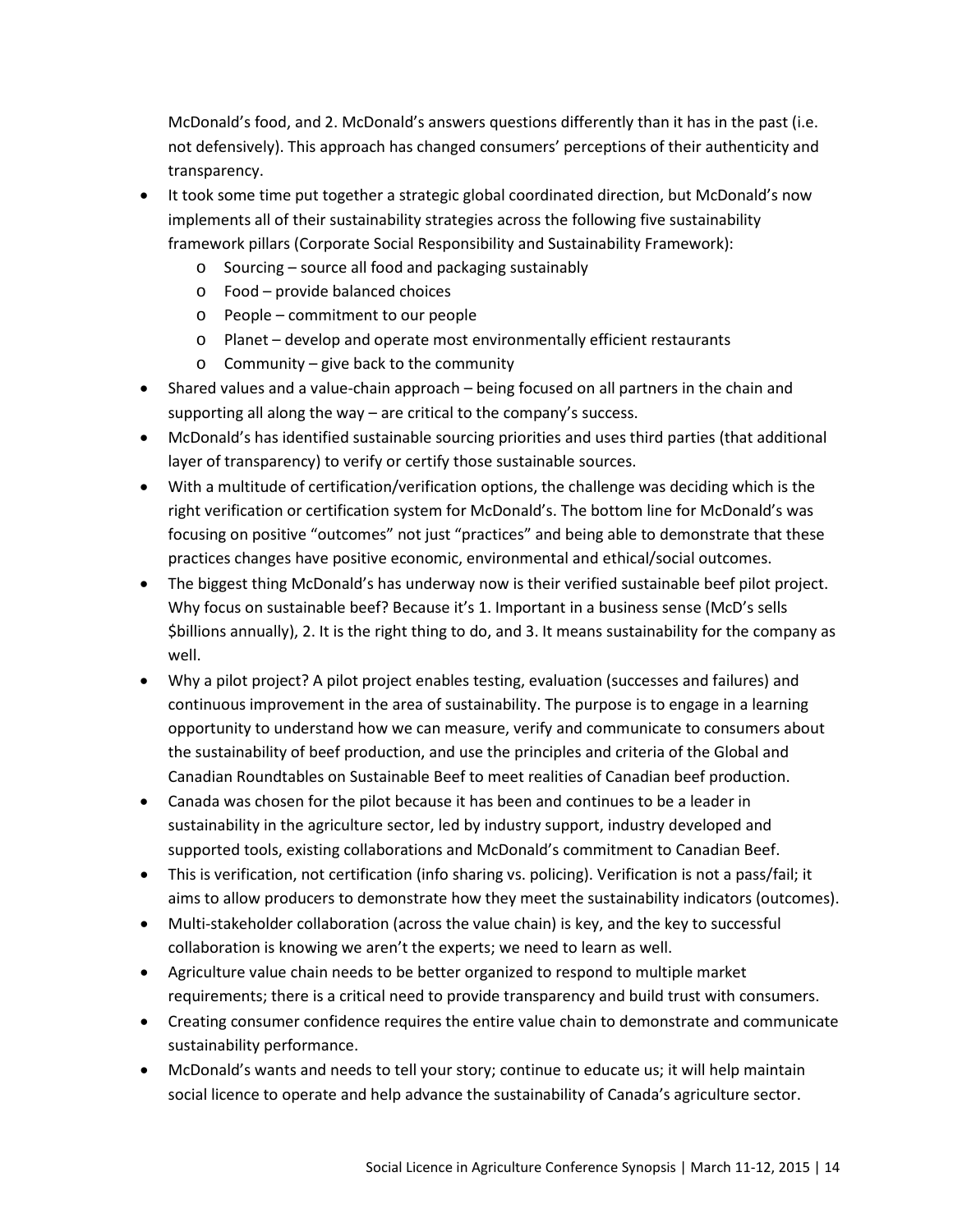### <span id="page-14-0"></span>**Activist Influences on Public Perceptions: Challenges and Opportunities**

Kay Johnson-Smith, President and CEO of the Animal Agriculture Alliance, is an advisor to the agriculture and food industry on farm animal welfare issues. She serves as a national spokesperson and has provided hundreds of presentations and media interviews on related matters. She serves as the industry liaison to USDA on farm animal welfare matters and coordinates U.S. agriculture input to international farm animal welfare initiatives. She has coordinated national coalition efforts and regularly works to engage media, government and broader industry stakeholders about agriculture's animal care initiatives, as well as provides strategic guidance to managing activist campaigns.

### **Key Learning:**

Do not let the activists be the only messenger on the minds of customers, consumers, policy makers, legislators and investors.

### **Key Words:**

opposition, activism, undercover, distrust, perception, sensationalism, influence, transparency, communication,

### **Key Issues and Challenges:**

Since 1987, the Animal Agriculture Alliance has been monitoring animal rights and detractor groups, engaging in those same spaces and providing a voice for agriculture (across the food chain) in this area in an effort to protect the ability of producers to continue to operate. Kay's presentation brought a different perspective to the discussion of social licence, talking about shared issues of dealing with activists and the impacts they are having on the agriculture industry.

- The activist community is extremely loud, very engaged and very active.
- Often times, the "public" face and the "real" agenda of the opposition (activists) are different i.e. will publicly say they want to protect animals vs. privately promote veganism.
- The opposition works strategically with one another; radical or extreme groups work hand in hand with less radical or softer groups.
- Activists target consumers, customers, policy makers and investors. Activists may have different approaches, but their strategies are all the same. Their goal is to drive a wedge between the farm community and the consumer, create distrust and take away agriculture's social licence to operate.
- One of their primary tactics is undercover videos which are used predominantly in the animal rights community. In each case, the person who took the video was hired by a farmer to do a job, but also paid by activist organization to take the video.
- Videos are used for multiple purposes including fundraising, creating a need for legislation change, and to influence business decisions.
- Activists are making it easier for anyone to become an 'investigator' by actively hiring, creating aps and using technology, and employing whistle blowing incentive programs.
- The greatest concern with these programs is how the data is being collected and how the is being used. Who collected it? How do you verify it?
- They are looking to create a perception about ag and farms; all about the 'spin' put on the story
- These organizations have huge social media reach and this means their impact is significant.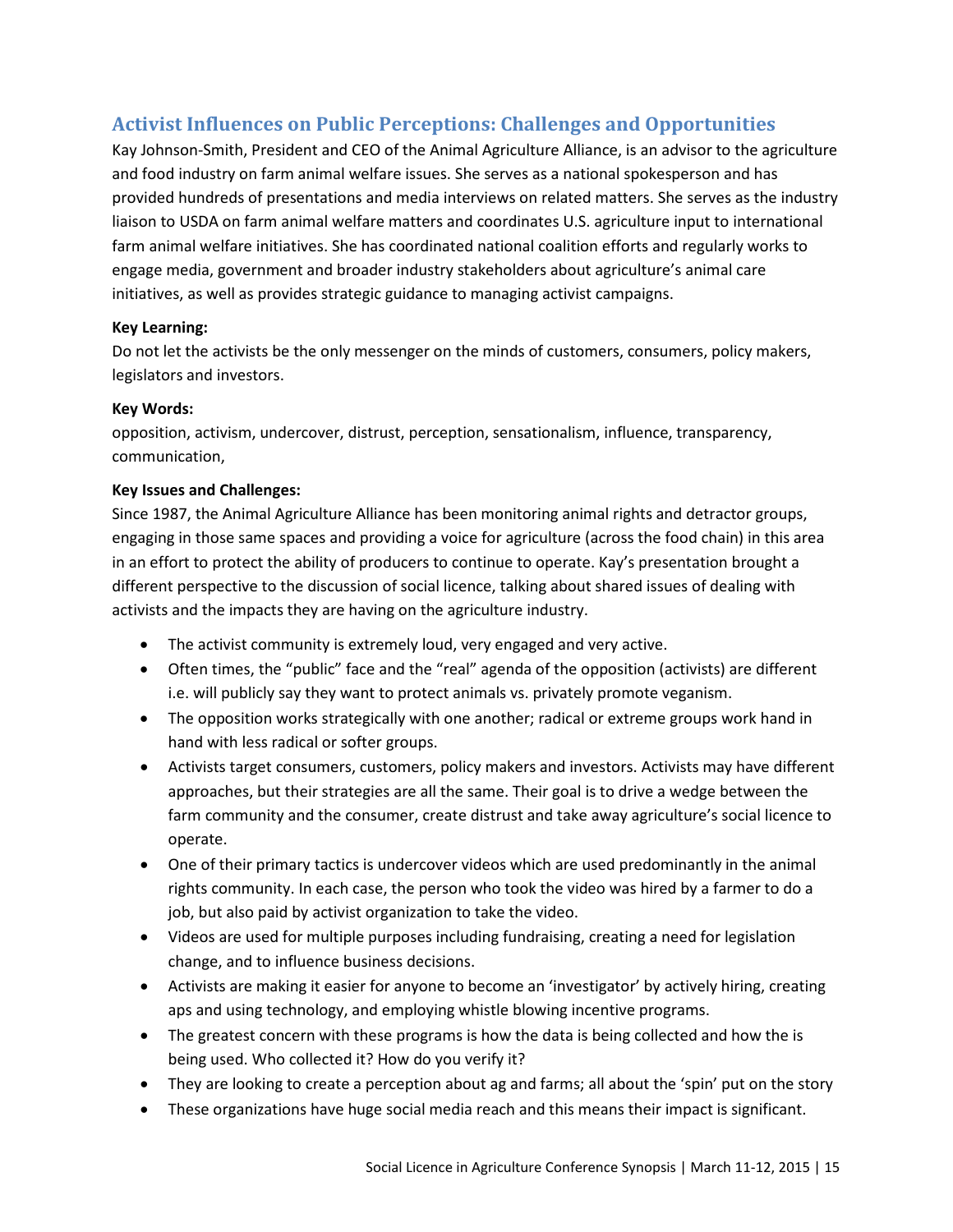- Videos are intended to create distrust and create the need for change, and this has led to many changes that have impacted the agriculture industry.
- In what is called the "business side of animal rights", through their various tactics, activists are impacting and influencing the business decisions of publicly traded companies. For example, activists are creating business benchmarks for animal welfare that grade companies on their animal welfare policies and practices and then distributing this information to shareholders and retailers to put pressure on them to change.
- Activists accomplish their wins by playing to both the fears and desires of corporate executives. Fear because corporate brand means everything (it's their reputation) and desire because of the false belief that if a company does all activists ask for they will support us.
- But ultimately if you work with them the pressure just continues; they just want more.

### **Key Themes and Opportunities:**

So what can we do? Transparency is key. Kay offered the following recommendations to farmers to support and strengthen efforts to improve transparency.

- Look at your business from an outside perspective; what does it look like to the consumer?
- Look at your environmental/animal care policies. Are their things you can do to improve animal care or environmental programs on your farm? Implement formal animal care programs because it's the right thing to do.
- Do your own self audits so you can measure what you're doing. Conduct your own undercover audits; work with someone who can give you an honest assessment of your operations.
- Train your employees; it is so important they know what your expectations are; hold employees accountable if they are not doing the right thing; reward employees for good behaviour and doing the right thing.
- Hold briefings for all team members (include admin and financial staff) so they are aware of your commitment to the care of your animals and the environment.
- Crisis preparation is important don't wait until something happens; be prepared, have a plan in place before you need it.
- Engage in proactive communications and build relationships get to know the people you may need before you need them; don't let the activists be the only resource on the mind of legislators; engage your local community; talk about your business and your farm; this builds good will and establishes a perspective different from the activist-engendered one
- Be transparent take away the mystery; be present so people can connect with you i.e. social media, open houses (live or virtual), regular meetings with customers; welcome interest by public to know more about where their food comes from.
- Share your story put a face on agriculture; connect the food with the people who create the food; you're the only one who can tell the real story.
- Activists are active on social media so you need to be active on social media. Use social media to share your stories. Why? 1/3 of millennials liked a brand more when it uses social media. This is the generation you need to engage with to ensure the future of agriculture.
- Everyone in the room has to lend their voice to counter the voice of the activists.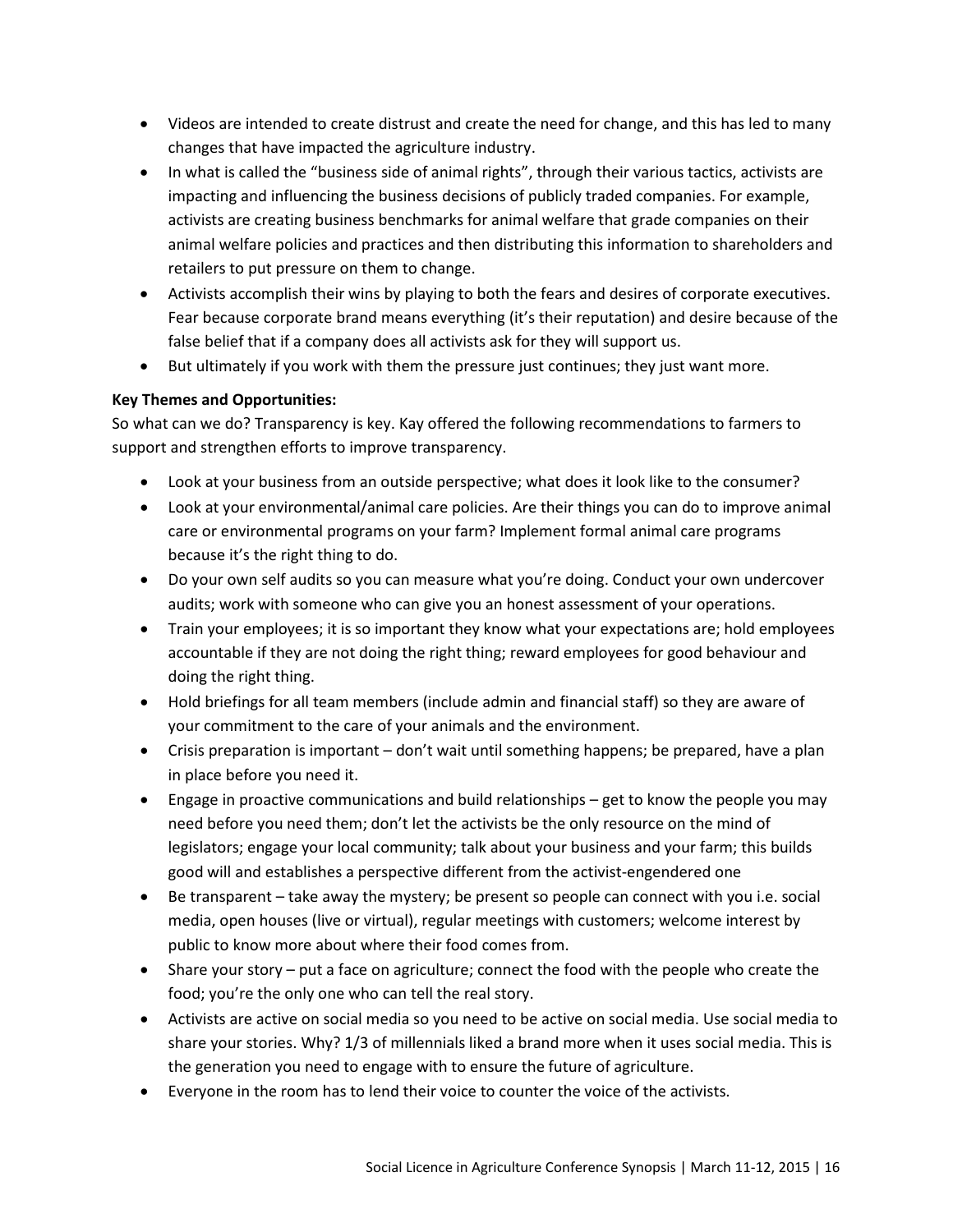### <span id="page-16-0"></span>**Trust and Transparency as Social Licence Enablers**

Bob Chant, Senior Vice President, Corporate Affairs and Communication, is responsible for managing the corporate face of Loblaw including corporate social responsibility, public relations, government and industry relations, and communication to the company's 192,000 colleagues and franchise employees. For its leadership in the areas of waste reduction, health and nutrition, and sustainable sourcing, Loblaw has been recognized as one of Canada's Greenest Employers and Canada's 50 Most Responsible Corporations for the past two years. In addition, through the establishment of the Loblaw Companies Limited Chair in Sustainable Food Production at the University of Guelph and the Conference Board of Canada's Centre for Food in Canada, Loblaw is contributing to the development of a sustainable national food strategy.

### **Key Learning:**

Be as consultative, thoughtful, fact and science-based as possible, because the reward for transparency is consumers' trust.

### **Key Words:**

dialogue, trust, transparency, consultation, engagement, consumers, stakeholders, fact-based, sciencebased, perspective, trends,

### **Key Themes and Opportunities:**

Composed of six separate independent businesses, and owning the two largest (leading sales/revenue) consumer brands in Canada, Loblaw is Canada's largest family of companies. Bob shared the Loblaw story, citing examples of what this economic driver for the country has done to establish and maintain social licence in Canada. Others in the agriculture industry can readily learn from Loblaw's long-time experience and expertise in establishing and maintaining social licence.

- For Loblaw, establishing corporate social responsibility agenda in Canada has meant establishing a dialogue, building trust and transparency and delivering on our promise.
- We've always been asking "What's next?", "What does our future have in store?" Identifying trends and what's coming is part of our job.
- Loblaw takes the consultation process very serious and all stakeholders who should have input into the process including consumers (they really are the centre of what we do).
- Consumer trends informing consultation include:
	- o Demographic shifts
	- o Health, wellness and emerging food issues
	- $\circ$  Technology transparency is critical and technology is going to help drive that transparency
	- o Local concerns
	- o Massive debt and deficit
	- o Health care costs
	- o Environmental realities
	- o Reduce the cost of government
- If we don't understand our customer (the consumer) we can't reflect back to producers, vendors and suppliers what it is our customers want.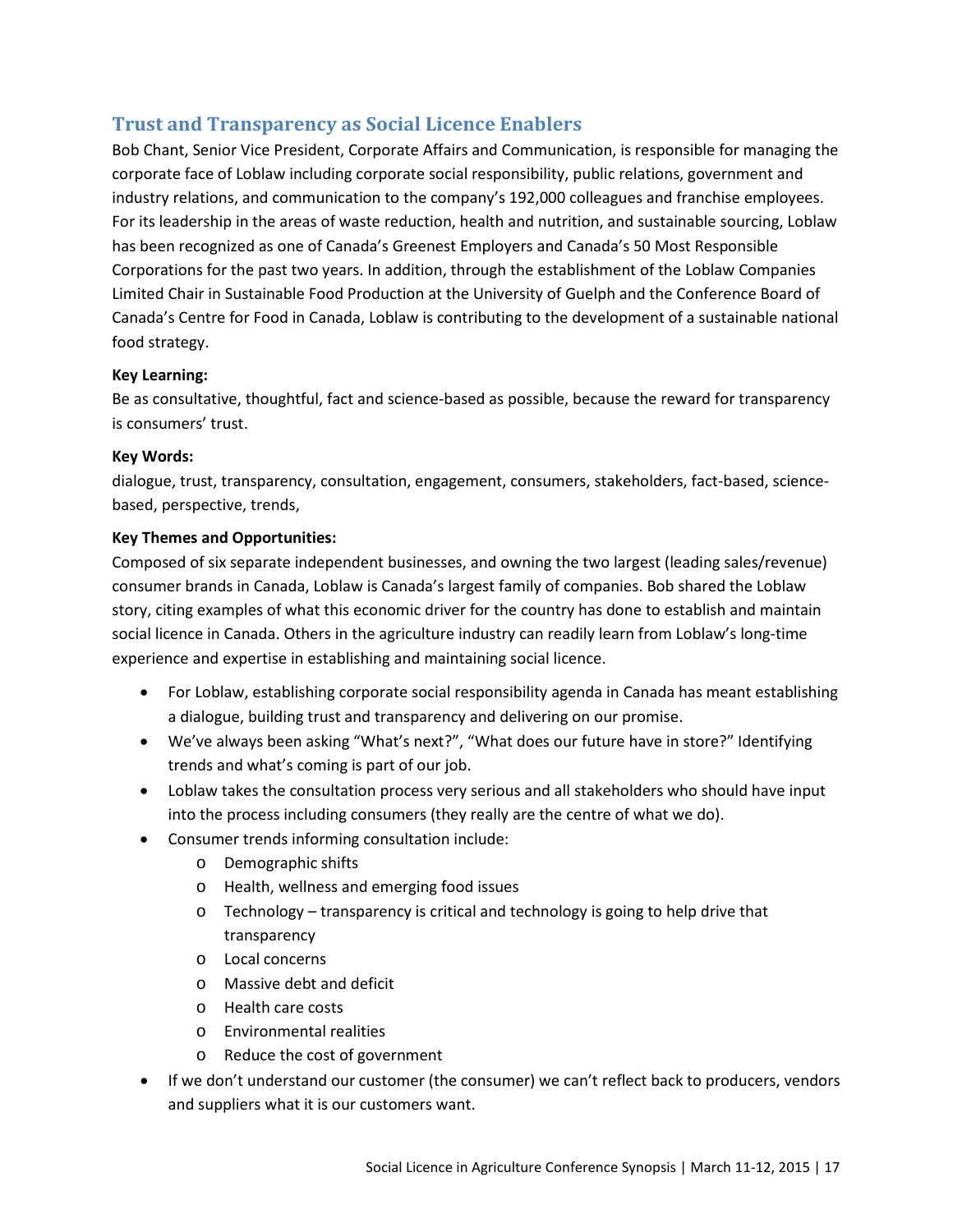- So we ask consumers for their perspective on areas that they think should be a priority for any large retailer. Their top responses were: 53% local sourcing, 49% healthier choices, 41% waste reduction, and 40% animal welfare – this last one was not on the list in 2012!
- The importance of trust and transparency according to the Edelman Trust Barometer, trust in business is plummeting. It has dropped significantly from 2014 to 2015.
- Reasons that drive trust up/down?
	- o 55% contributes to greater good / 53% fails to contribute to the greater good
	- o 66% produces economic growth / 43% does not help me and my family live a healthy life
	- $\circ$  47% allows me to be a productive member of society / 40% does not help me and my family live a fulfilling life
- The good news is consumers want us to succeed; they want us to deliver on these things that drive trust up.
- Loblaw prides itself on making best efforts to be fact-based or science-based in all we do, trusting in science and using fact-based action e.g. sourcing sustainable palm oil – Loblaw is working closely with World Wildlife Fund on this and thought about it for a long time before making the commitment to sourcing sustainable palm oil.
- Loblaw applies fact-based action in the areas of:
	- o Palm oil
	- o Health care
	- o Sustainability
	- o Animal welfare
- Customers want transparency in an easy to digest way; this led to the development of Loblaw's product rating system.
- Work closely with vendors to make sure the company are on the right track regarding sustainability and sourcing sustainably produced products.
- We employ fact-based consultation; engaging academics and using them as advisors, participating as members on various round tables and working/partnering with other organizations. We're also looking at where things may be 10 years from now and using the facts, input and information from groups like this to guide what we should be doing.
- Loblaw works closely with the scientific community on many corporate social responsibility issues and partners with scientific advisors for expert opinion and guidance in specific areas.
- Transparency example April 24, 2012 Bangladesh factories collapse; Joe Fresh (a successful Loblaw brand) sources from one of these factories. The key message here is "when you mess up, fess up"; acknowledge when you haven't done a good enough job; lay it out there right away and then be committed to making changes and then talking about the changes you've made to improve the situation.
- Our reward for all that we do is our customers' trust (collectively).
- The more active you are, the more you reach out, the better.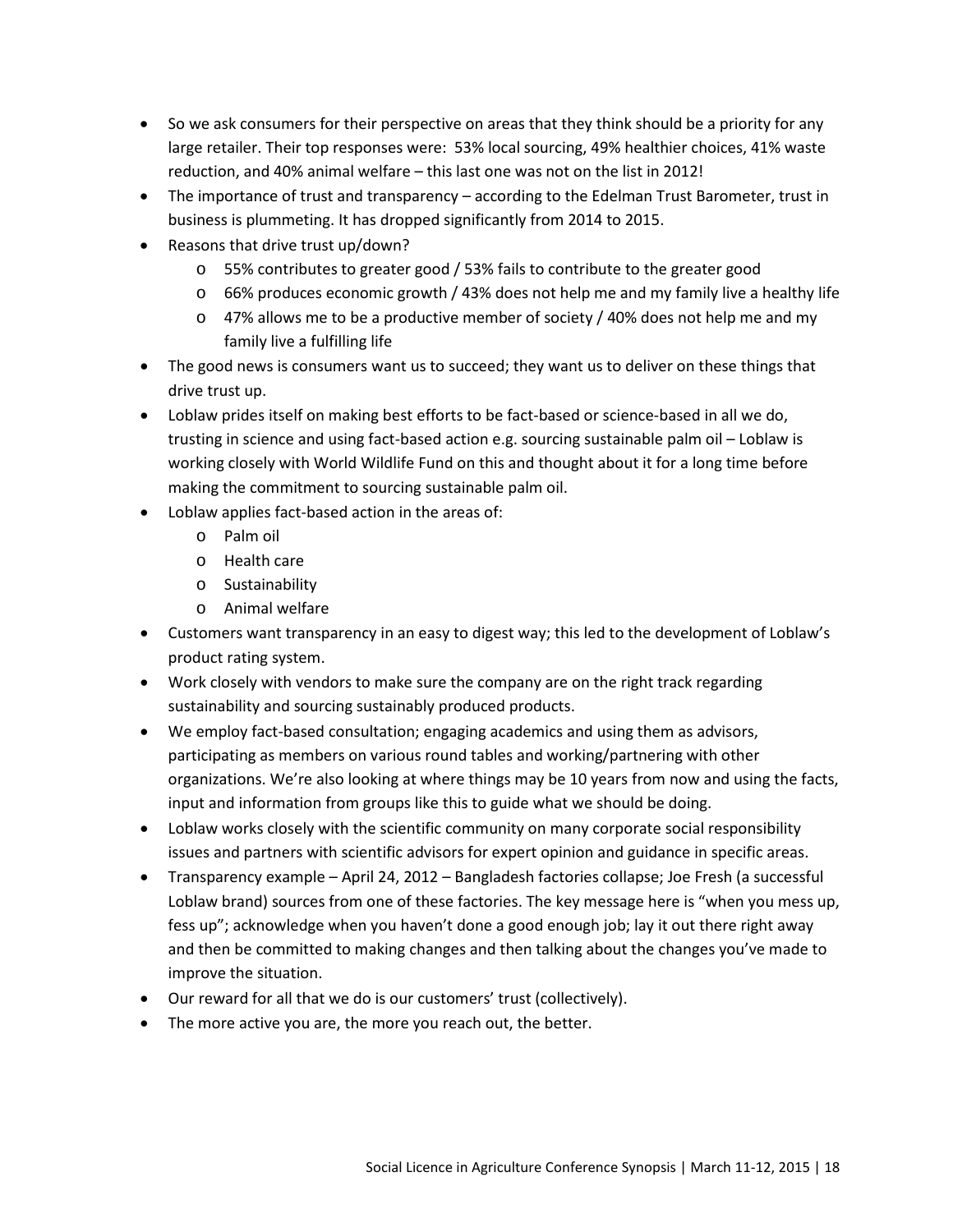### <span id="page-18-0"></span>**Consumer Engagement and Sharing Our Story**

For over 16 years, Carrie Selin has worked with the agriculture industry or government on several multistakeholder initiatives and has also worked with the Agri-Environmental Partnership, the Intensive Livestock Working Group or the Alberta Livestock and Meat Agency. She is an advocate for agriculture, and as a liaison between industry and media for Taste Alberta she works to ensures consumers have relevant and interesting information about food produced in Alberta.

### **Key Learnings:**

Producers have a story to tell and it's critical they tell it. The key to successfully telling that story is to be real, relevant and targeted, build relationships with consumers and find out what they value.

### **Key Words:**

values, consumers, engagement, sharing, relationships, communications, technology, Internet, social media, third-party credibility, influencers, measurement, evaluation

### **Key Themes and Opportunities:**

Carrie began her presentation with an overview of how the digital world, the Internet and social media have dramatically changed how people access information, followed by timeline and details of Taste Alberta's activities over the past few years.

- The evolution of communicating with consumers in Alberta:
	- o 1990 no Internet available
	- o 2004 Food for Thought magazine
	- o 2008 What's on Your Plate livestock industry partnering with media (Edmonton Journal/Calgary Herald); print media with content focused on environment, animal care, food safety
	- o 2010 Taste Alberta represents a wide variety of organizations within the Alberta food industry that have come together to encourage consumer loyalty to locally produced food; a partnership with media (Edmonton Journal/Calgary Herald) to distribute industry messages through print, online platforms
	- o 2013 Gastropost continued media partnership that focuses on social media engagement; builds and sustains a food community of value around data and content.
	- o What's next? To infinity and beyond!
- The digital life will be predominant but the need to tell the story has not changed; what has changed is how people tell their story and the different tools they will use.
- Changing the conversation the means of these conversations has changed, in particular around consumer demand to know more about food and the story behind the food. Recent industry efforts have allowed industry to speak directly with consumers and influencers about the things that matter to them.
- The farm-to-plate knowledge gap there is an increasing cultural and social divide between urban and rural populations, at a time when agriculture is becoming more scientific, progressive and change-oriented in order to evolve. If this knowledge gap isn't addressed, and consumers' questions about issues aren't answered (e.g. antibiotics, food safety, hormones, animal welfare, pesticides, etc.) this results in fear and mistrust.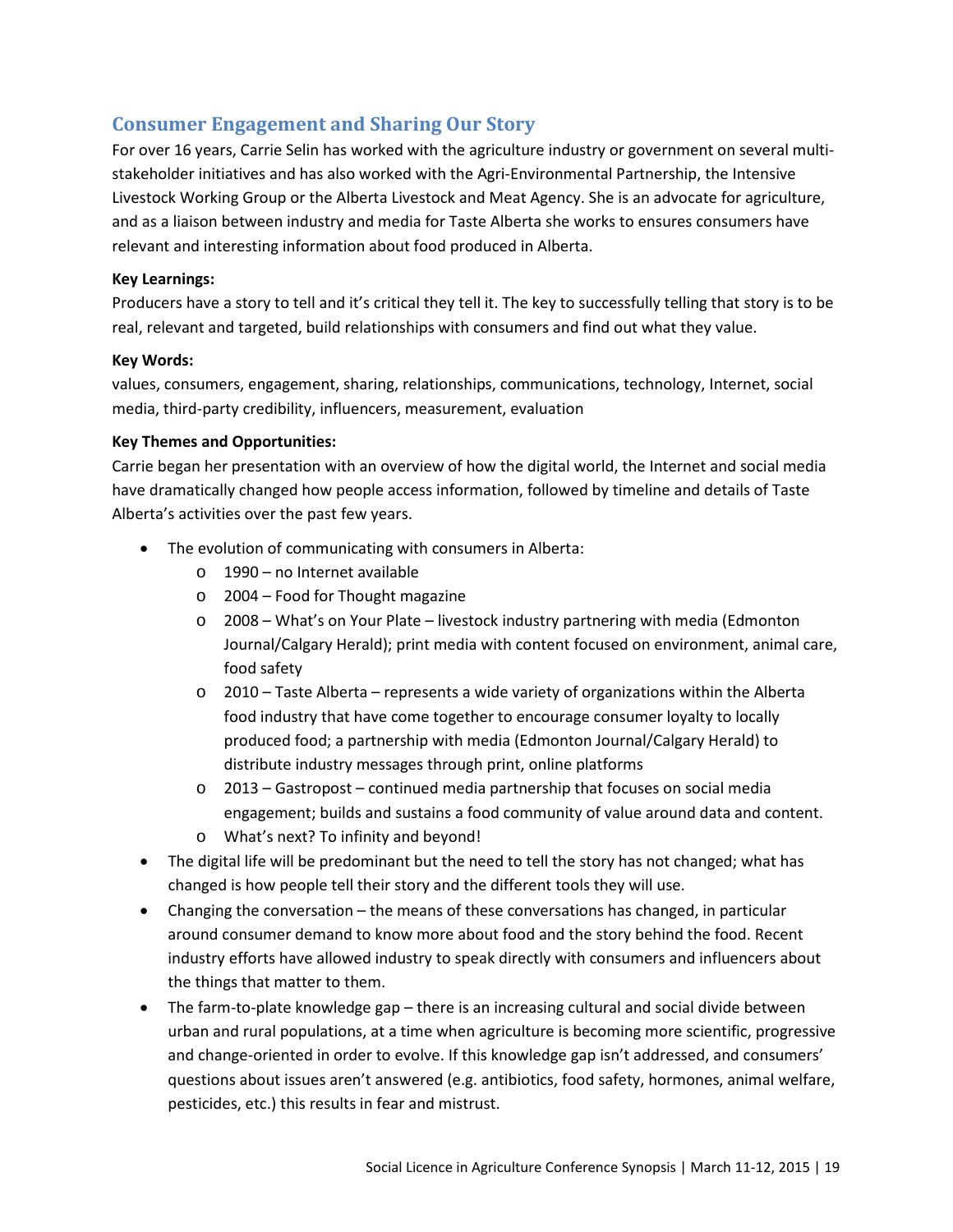- Who is managing the conversation? Who is telling the story and how are they telling it? If producers are not, then somebody else is. A good example is the Chipotle video which has received 8 million views – they are telling their story; but it's not necessarily your (producer) story.
- Enlisting third party credibility Taste Alberta and Gastropost help tell producers' stories through events, TV ads, and campaigns that share how food is produced in Alberta.
- Gastropost represents food lovers in Edmonton and Calgary. It is an online community of over 5,000 members and an example of using social influence to reach the public.
- Measuring sentiment In 2013 we commissioned a benchmark report examining the media impact and themes around Taste Alberta and certain Alberta foods in the traditional and social media space across the province. We then followed up a year later with another report to view the changes in consumer sentiment, and we have seen negative sentiment decreasing; moving to neutral and neutral moving to more positive.
- We also measured traditional media; the "tastes like chicken" example was used to show how disseminating positive messages through Gastropost have helped to shift people's perspectives (from negative to positive) about chicken in Alberta.
- Talking with local influencers focus groups were conducted to learn about Gastroposters' perceptions about modern agriculture and triggers that lead to making local food choices. Key learnings included: consumers want to hear directly from producers, they understand they can't have local product at all times of the year, they have a strong sense of community, chefs can be strong advocates (they have a lot of credibility with this audience).
- Guiding the conversation the first step is listen and learn then build relationships with your audience; when you have done that, you're ready to guide the conversations. This is what Taste Alberta does. If you're ready to tell your story, use what we've learned, use our audiences of local influencers and what we've learned about those audiences, and use the relationships we've build with media to share information that's relevant to consumers.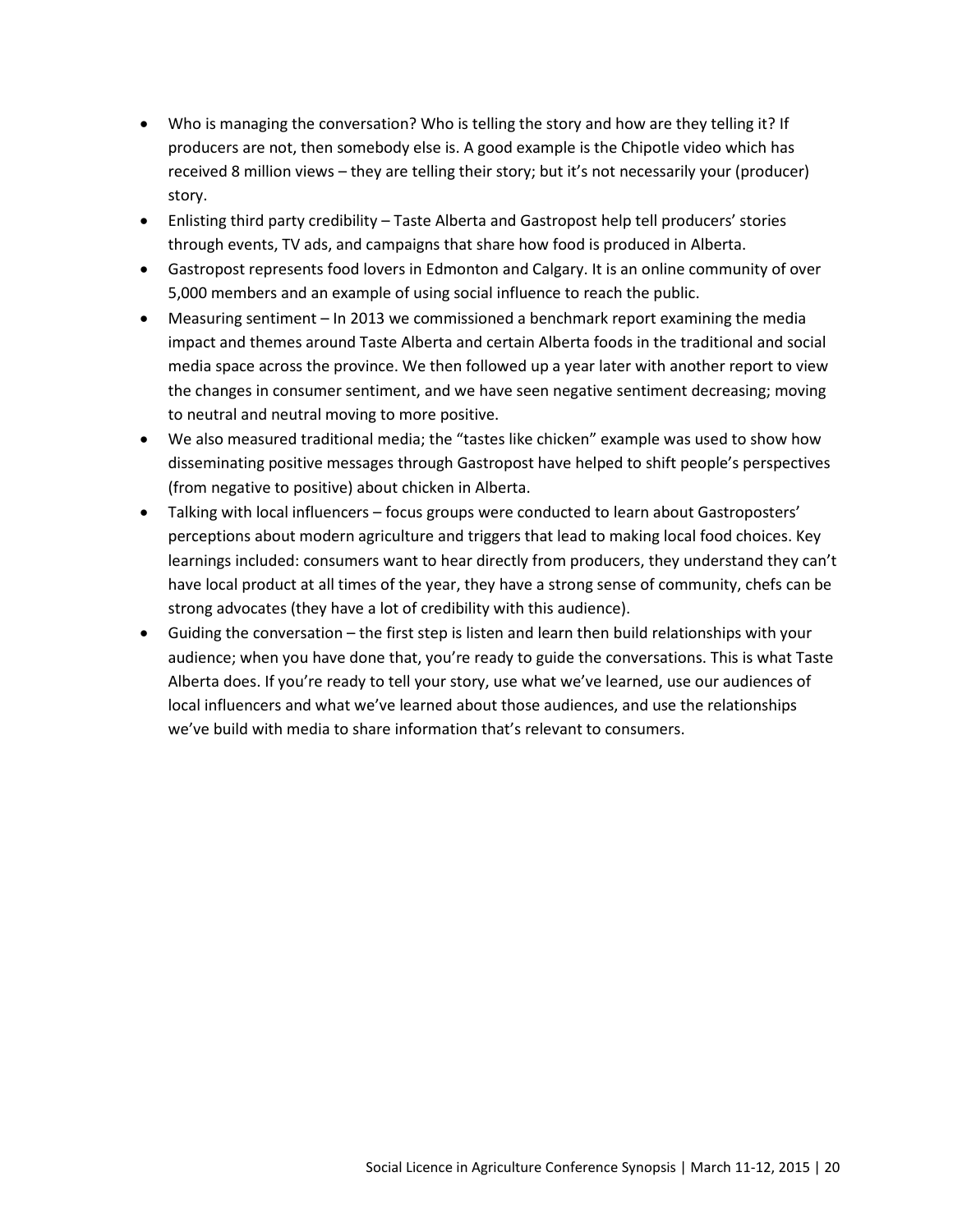### <span id="page-20-0"></span>**Social Licence and Modern Food Production**

Ted Menzies joined CropLife Canada in January 2014. Ted served as Member of Parliament since 2004 for the riding of Macleod, Parliamentary Secretary for International Trade for the Canadian International Development Agency, and in 2007, Parliamentary Secretary for Finance, appointed to the Queens Privy Council as Minister of State for Finance in 2011. He retired from federal politics in November 2013. During a lengthy career in primary grain, pulse and oilseed production, he played an active role in agricultural policy development through various commodity organizations as president of the Western Canadian Wheat Growers, Vice President of Grain Growers of Canada, President of Canadian Agri-Food Trade Alliance.

### **Key Learning:**

Consumers may be challenged to understand it, but it's important the ag industry continue to focus on talking about the benefits of our technologies.

### **Key Words:**

social licence, public trust, stakeholders, expectations, values, engagement, technology, benefits

### **Key Issues and Challenges:**

Ted opened his presentation with a concise definition of social licence, introduced CropLife Canada, outlined the aspects of sustainability, and identified how the industry is challenged to meet consumers' expectations.

- Social licence refers to the level of public trust granted to a corporate entity or industry sector by the community at large and its key consumer base. Public trust is the belief that activities are consistent with social expectations and the values of stakeholders, and earned through industry engagement, operating practices, and expressed values.
	- o Social licence is slow to build, but can erode quickly
	- o Industry tacitly garners this public trust by 'doing what is right'
- The three aspects to sustainability and how plant protection products and plant biotechnology contribute to three pillars of sustainability:
	- o People access to safe, nutritious and affordable
	- o Planet reduce the environmental impact of agriculture
	- o Prosperity better yields and quality = overall economic benefits
- Customers and consumers expect and demand sustainability. At the same time, consumers are challenged to understand the benefits of modern agriculture and they often question if pesticides and plant biotechnology is safe.
- Farmers make good spokespeople but it is a challenge to encourage farmers to reach out to people.

### **Key Themes and Opportunities:**

Ted provided a record of statistics, facts and science-based data and information that provides the rationale, sets the tone, and is helping to tell the story of how modern agriculture (science and technology) is contributing to positive environmental outcomes and, as a result, is becoming more sustainable.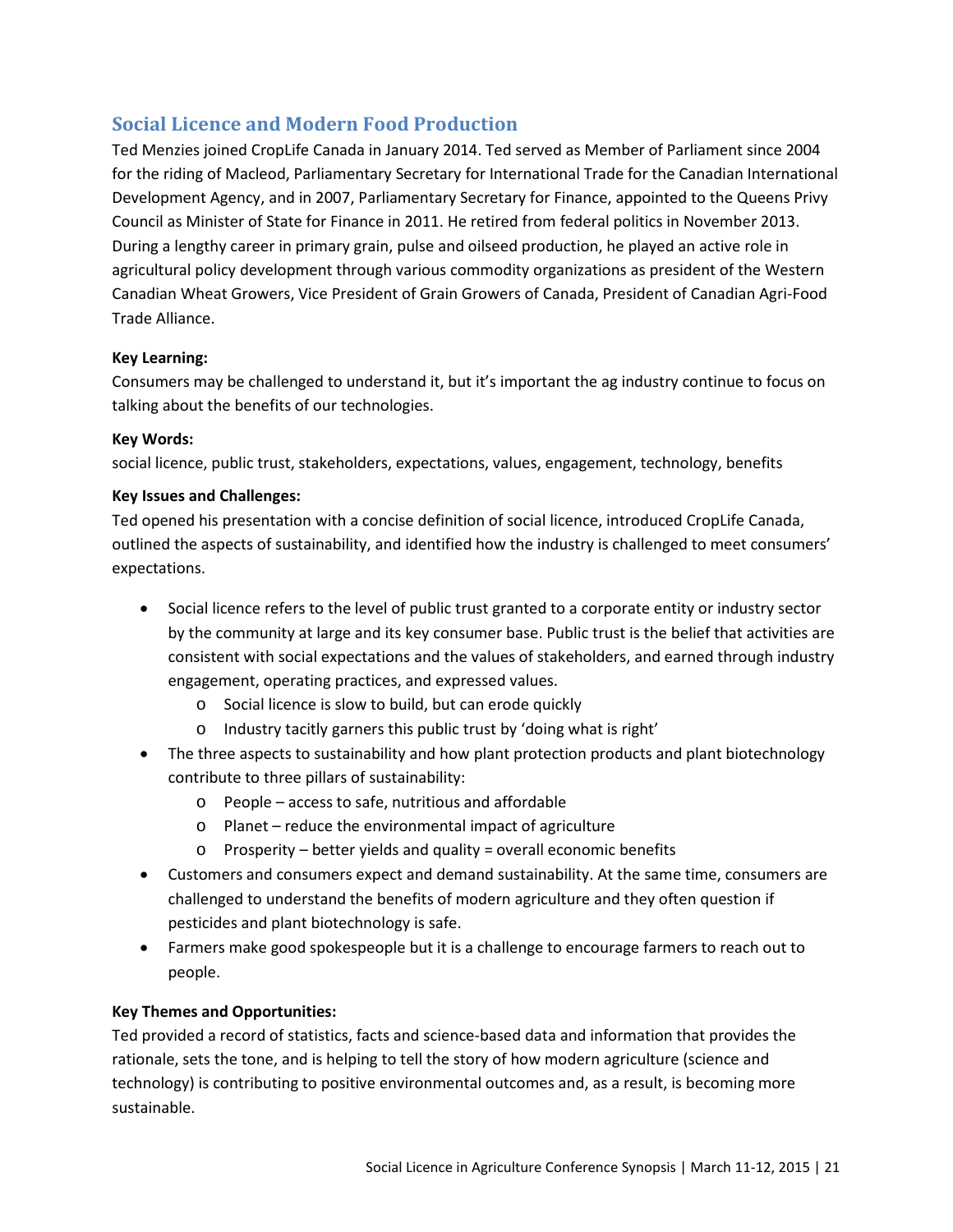- Farmers today produce 262% more food with 2% fewer inputs (i.e. seed, labour, fertilizer) than they did in 1950.
- Affordability of food has decreased from 50% to 7% of every household dollar spent.
- Innovations improve the bottom line for farmers and stimulate economic activity throughout the rest of the economy.
- Agriculture contributes significantly to the economy: \$103 billion in economic activity (2012) and one in eight jobs (2 million jobs total).
- Farming is a business; profit is not a dirty word.
- We can grow more food than we can consume; Canada exports to 150 countries; our country benefits and the developing world benefits; about 65% of Canada's \$10 billion food surplus is due to increased yields from crop protection products and plant biotechnology.
- Who else benefits? Tax revenue (from agriculture) contributes to other key elements of the economy e.g. hospitals, roads, schools, infrastructure, etc.
- Canadian families save 58% on their weekly grocery bills due to crop protection and plant biotechnology, making healthy food more affordable.
- More crop per acre means more room for nature. Without crop protection products and plant biotechnology, Canada would need to turn 37 million more acres into farmland to produce what it does today.
- Technologies help protect wetlands by making farmland more productive allowing farmers to leave marginal land in its natural state. Thanks to plant science, some land that in decades past had been farmed has now been returned to its natural state.
- Although there is a long and positive history of and examples of how reduced or zero tillage has contributed significantly to soil conservation, this is a story that farmers still struggle to tell (dirty 30s vs. today); conservation and no-till practices are used on 72% of the field crop land in Canada.
- No-till has resulted in reduced demand for pesticides/fertilizer inputs, increased carbon capture, reduced fuel consumption = all positive results of zero till/reduced tillage = savings to farmers and savings to environment.
- Early years of biotech research focused on delivering benefits to farmers; new focus will be to deliver consumer benefits such as foods with disease-fighting properties like Tomatoes rich in lycopene, corn and soybeans with increased Vitamin C and E, foods that stay fresher, longer or which have enhanced flavour or with reduced browning, bruising and longer shelf life, or foods with allergenic proteins removed.
- The ag industry delivers economic, environmental and social benefits, and we have a compelling story to tell that should earn us the social licence we need to operate.
- CropLife has been working hard to reframe how we explain what we do and why we matter and we'll continue to focus on talking about the benefits of our technologies.
- CropLife is helping to tell this story.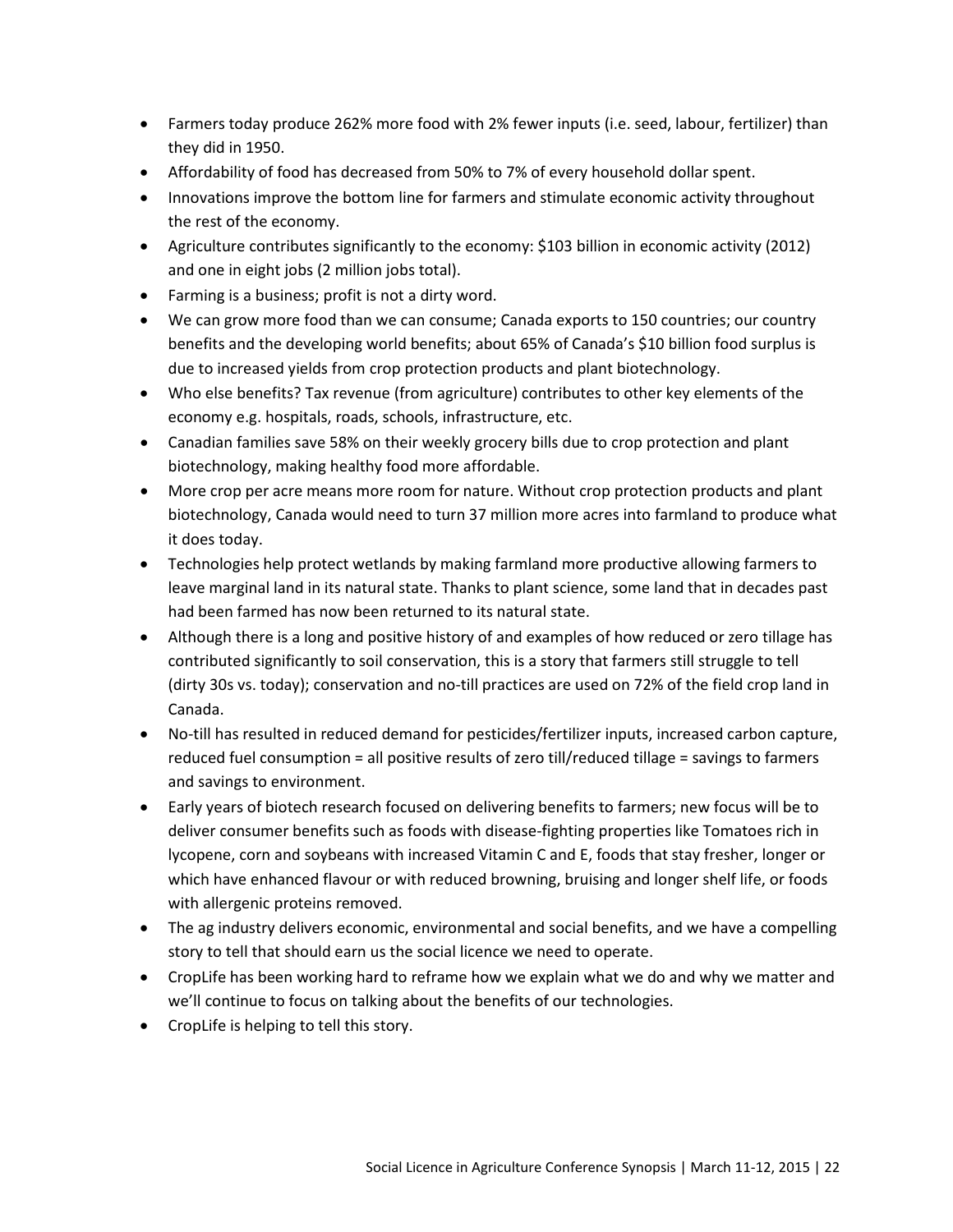### <span id="page-22-0"></span>**Social Licence in Dairy Farming: the proAction® Initiative**

Guy Séguin is a Professional Engineer who works for Dairy Farmers of Canada (DFC) as Assistant Director, Dairy Production and Policy. Before joining DFC, Guy worked as a Dairy System Engineer and Field Service Representative for ten years at Dairy Farmers of Ontario. Guy graduated from the University of Guelph with a B.Sc. (Eng.) in Agriculture and a B.A. in Computer Science. He has also worked with DeLaval Canada for nine years as a Product Manager for milking equipment systems. Guy lives in Casselman, Ontario with his wife Kathleen and their four children.

#### **Key Learning:**

Being transparent provides assurance to customers about what the dairy industry does.

### **Key Words:**

customers, assurance, transparency, trust, commitment, perceptions, professional, expertise, food safety, traceability, consistency, brand equity, proactive, self-regulating, credibility, third-party, evaluation, assessment

### **Key Themes and Opportunities:**

Setting the stage with statistics that convey the significance of the Canadian dairy industry and how population demographics are changing consumer relations, Guy provided a detailed overview of the DFC's efforts to secure social licence for the dairy industry through their soon-to-be-launched proAction® program.

- Canada: Dairy is one of the top two agriculture sectors in 7 of 10 provinces; \$6.733 billion cash receipts; Alberta is  $4^{th}$  largest dairy province
- Alberta: \$580 million; 600 farm families; 80,000 dairy cows producing 650,000,000 litres; 20 processing plants; creates 10,000 jobs.
- What dairy farmers are: the average Canadian dairy farmer milks 70 cows; runs a family business/is family oriented; works 7 days/week, 8-16 hours/day; is committed to his animals; loves the land and working outside; has a myriad of other experience and expertise (not just a dairy farmer).
- The proAction® initiative is dairy farmers' social licence their approach to being transparent it provides assurance to their customers about what they do; it is also their 'insurance' policy.
- Canada's population is changing there are more and more foreign born Canadian citizens; this is changing the clients, the values and the connections you make.
- Canadian households allocated 9% of their total household expenditures to food.
- The public esteem for farmers is very high (95%), but this is very fragile. This perception is built on their views of an agrarian farm vs. a factory farm. DFC's aim is to perhaps shift the perception of farming to a "profession" and the perception of farmers as "professionals," based on their ethics, duties (to the customer, to the environment, to animals) and values (based on Dr. David Fraser).
- Dairy Farmers of Canada are aiming to have 100% of dairy farmers adhering to a sustainability program to protect the brand equity of Canadian milk.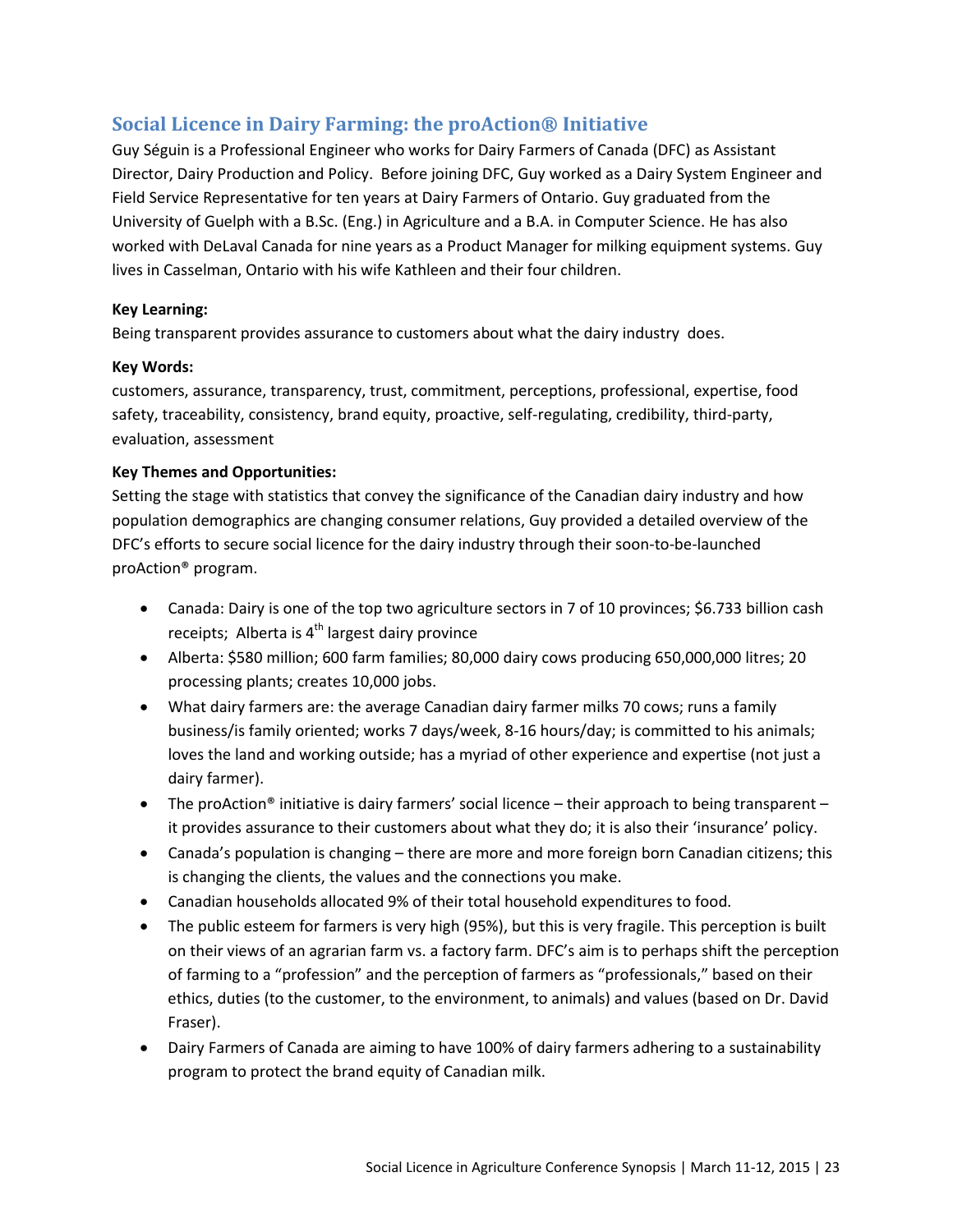- We need minimum standards adhered to by all dairy farmers that will strengthen our already solid reputation with consumers.
- proAction® provides assurance to customers. There are six program modules: milk quality, food safety; Canadian Quality Milk (CQM) program (HACCP), traceability (animal traceability), animal care, biosecurity, environment (asking every farmer to do EFP).
- Using 13 guiding principles proAction® will:
	- o Be designed by farmers for farmers;
	- o Striving for continuous improvement, will provide reasonable time periods to allow farmers to meet the programs' targets
	- o Be mandatory for all dairy farms in Canada;
	- o Be transparent and recognized by regulators, stakeholders and society;
	- o Improve the sustainability of Canadian dairy farms;
	- o Be cost-efficient, user-friendly and valuable to farmers;
	- o Use existing expertise to minimize the number of on-farm visits;
	- o Have the same timelines for all dairy farms in Canada;
	- o Have the same obligations and consequences for all dairy farms;
	- o Use the existing CQM program framework and infrastructure to facilitate consistent administration;
	- o Use credible and independent audits;
	- o Partner with governments in the implementation of the programs;
	- o DFC and member organizations will provide the necessary resources to implement the programs.
- It will take an estimated \$160 million in cash and in-kind to implement this program over the next 10 years.
- This won't give any particular food company a marketing advantage, so why do this?
	- o Commitment to Canadians consumers expect that milk and dairy products are safe and produced responsibly
	- o Setting up our own agenda
	- o Being transparent
	- o Using existing expertise
	- o 100% Canadian Milk: Branding; build brand equity
- Additional messages/advice from Guy:
	- o Be careful of overreacting to shaming.
	- o Be careful of certification overload.
	- o Be careful of paperwork overload.
	- o Recognize the farmer when congratulations are due.
- In short, proAction<sup>®</sup> provides assurance to customers:
	- o It uses existing infrastructure that will allow future integration of programs/modules.
	- o There is strong support from our farmers, processors, stakeholders and clients.
	- o Effective communication to all levels is key to the success of this program.
	- o proAction® is building equity for the support for our national branding.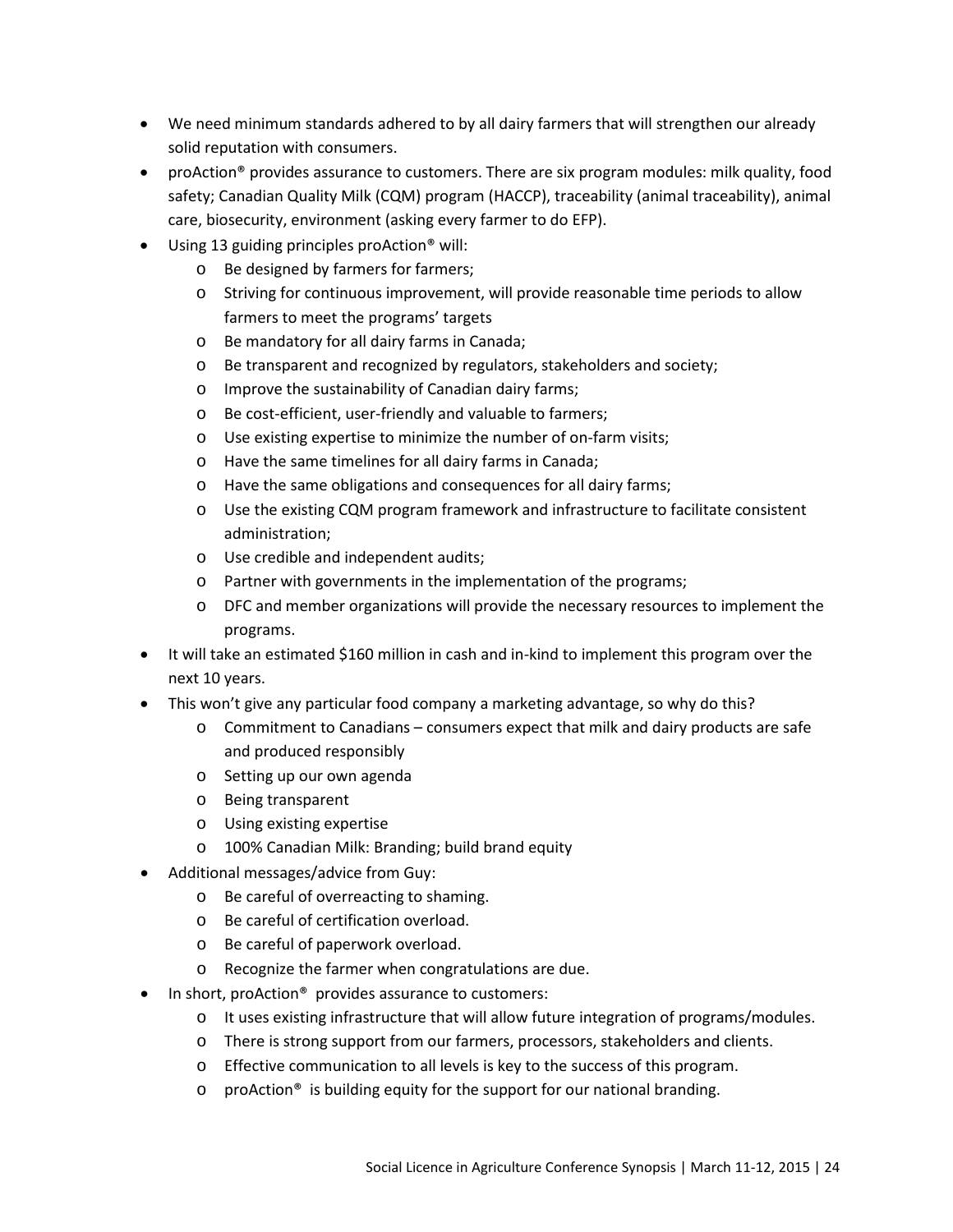# <span id="page-24-0"></span>**Are Farmers Good and Ready for Everybody? Alberta Crops Sustainability Certification Pilot Project**

Karla Bergstrom has been the Policy Analyst with the Alberta Canola Producers Commission for over three years. Her primary role is to tackle the issues that are important to farmers, but are also often dreaded by farmers. Karla has worked on a wide-range of files for Alberta's canola producers from transportation, trade, regional planning, grain contracts, variety registration, lobbying, food strategies, grain bag recycling, farm safety, labour, rural development, and bees, to Life Cycle Analysis and Social Licence otherwise known as Sustainability. She spoke about the Alberta Crops Sustainability Certification Pilot Project.

### **Key Learning:**

Increasingly, sustainability standards will contribute to the food and agriculture industry achieving social licence to operate.

#### **Key Words:**

proactive, sustainability, triple bottom line, footprint, data, pilot project, farmer input, assessments, standards, science-based, record keeping, innovative, adaptive,

### **Key Themes and Opportunities:**

As multinational food companies establish their sustainability plans - and as they move to adopt environmental, social, ethical, and food safety standards - they will be requiring their entire supply chain to do the same. In an effort to help prepare producers for this eventuality, Alberta's Wheat, Barley, Pulse, and Canola Commissions are leading the way with the development and implementation of new pilot project of to gauge the 'readiness' of farmers to meet the terms of various global sustainability platforms – the first project of its kind in Canada. To set the tone, Karla provided perspective on the scale and scope of the food companies that are driving the need for change before providing an overview of the Alberta Crops Sustainability Certification Pilot Project and what they hope to achieve with the initiative.

- This project will give a preliminary understanding and indication of how farmers rank against these international sustainability standards (environmental, social, ethical, economical, food safety) that have been adopted by food companies to demonstrate their performance to their customers and consumers.
- Sustainability standards are what give companies their social licence to operate. It's not just about profit anymore; the triple bottom line is the new reality and it's essential for brand protection.
- Two-thirds of the world's food production is purchased by 10 massive, multi-national food companies.
- With the largest footprint in the supply chain, farmers are a focal point; as consumer scrutiny of farming practices increases, to continue farming, producers must define and defend what sustainability means to maintaining consumer trust.
- The greatest challenge is to develop a sustainability metrics platform for Canada's grain sector; through this proactive approach producers will have the opportunity to knowledgably influence the development of this platform.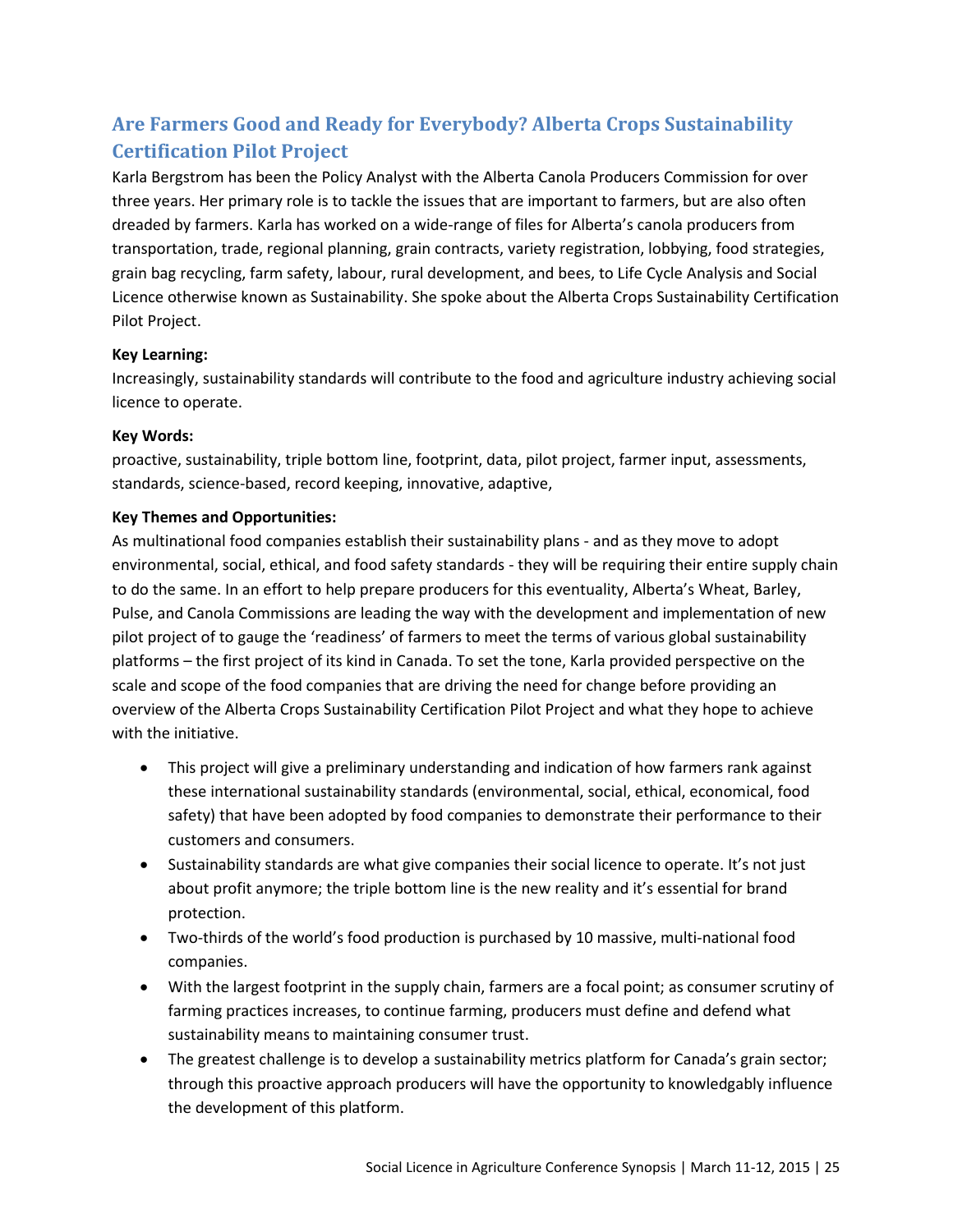- Was a lack of farmer buy in at the beginning, but here are 35 committed participants in the sustainability pilot; on-farm visits will be conducted by Control Union and results are expected later this spring.
- These are not on-farm audits but producers will receive a personalized assessment of how they rank against these global standards.
- Sustainability certificates how important will this be for the future? Are they the way to go in Canada? Some markets have stringent sustainability requirements.
- The pilot will give an understanding of the process and an idea of where Alberta farmers rank on world platform (against international standards).
- The pilot will evaluate the following international standards on-farm:
	- o Unilever Sustainable Agriculture Code (ULSAC).
	- o International Sustainability and Carbon Certification Plus (ISCC PLUS).
	- o Sustainable Agriculture Initiative (SAI) Farmer Self-Assessment 2.0.
	- o The Sustainability Consortium's (TSC) Key Performance Indicators.
- Messages to all farmers:
	- o We need you to start answering the questions being asked in the pilot (not just the pilot project participants).
	- o Companies are looking for hard data on farms (e.g. Canadian Field Print Calculator).
- Take away messages:
	- $\circ$  The four standards are top down systems; farmers don't have to do anything more than their good, day to day practices; the auditor does the work; this is a top down vs. bottom up approach.
	- o The field print calculator is a bottom-up approach; relies on famers to provide their own data and self-evaluating against benchmarks that are created on optimal best practices.
- Agriculture is moving to a data rich environment; it is more important than ever before to keep good data/good records.
- At the end of this pilot, if we find we are ready, let's announce it to the world. But if we find we're not ready, what are the key learnings, what are the associated costs, who pays, and what will the next steps be?
- Some may see all of this as another hurdle with increased costs; some may see this as an opportunity to invest in continuous improvement.
- Will there be a premium? Not sure, but there is a fundamental shift in what's being asked of farmers; the marketplace today is different than what it was, but Canadian agriculture is innovative and adaptive.
- For food industry to be sustainable, farming has to be sustainable; for farming to be sustainable farmers have to be able to earn a living.
- Consumers are increasingly aware of where their food comes from.
- "Sustainability is more than just claims on a package: it must be rooted in the agricultural system we already have, allowing for the continuation of farmers' rights, adaptation of science in agricultural systems, and the food preferences and cultural shifts of the consumer." Al Mussell, Agri-Food Economic Systems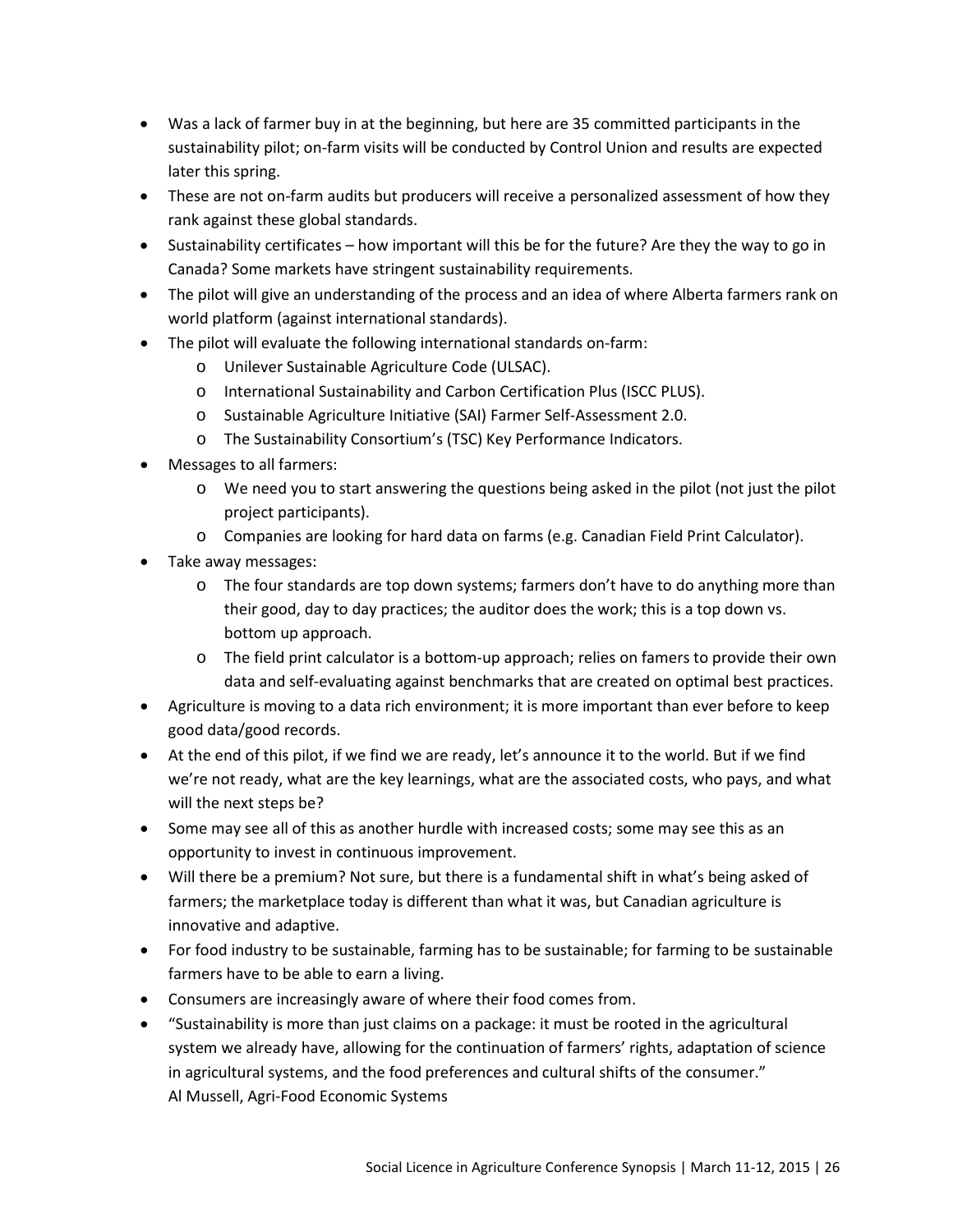### <span id="page-26-0"></span>**Islands of Angst: Recent Ag Social Licence Lessons From Hawaii for Alberta**

Steve Savage, Speaker/Writer/Myth buster, has over 30 years of experience with diverse technologies having worked for a university, a large company and a start-up biocontrol company. Since 1996 Savage has been an independent consultant and since 2009 has also been an active blogger and speaker on food and ag issues. Recent work with agriculture in Hawaii served as a frame for the Alberta context of Steve's talk.

### **Key Learning:**

Can the farming community regain control of its story in a hostile world?

### **Key Words:**

fear, activism, outdated perceptions, footprint, limitations, engagement, community, proactive, interaction, science-driven, sustainability metrics, data, multi-stakeholder, large players, control

### **Key Themes and Opportunities:**

Through his personal and professional experiences, and using an example of the major challenges and issues faced by agriculture on the island of Kauai, Steve presented an outline of social licence lessons to be learned, what works and what doesn't, and how Alberta's agriculture industry can benefit from these experiences as it pursues its social licence to operate.

- Agriculture in Hawaii on the island of Kauai, a large majority of acres that used to be farmed as part of large plantations is no-longer farmed; what remains are some small farms, one large coffee farm and 12,000 acres of corn seed nurseries.
- North Shore Activism no history of farming; many people are recent immigrants; they went ballistic when they realized that 'the dreaded' GMO corn seed companies were on their island. Their movement gained traction when they came across a list of restricted-use pesticides, some of which were used in corn seed nurseries.
- The issue was compounded by some earlier 'footprint' issues on the island:
	- o "Pesticide-laden" dust from agricultural production
	- o Perceived spray drift incident
- Although the realities were different than the perceptions, the angst over these incidents was palpable; as a result, a bill was introduced in an effort to drive GMO companies off the island.
- The data/facts presented worked for some of the more rational people, but not all.
- What we learned from this:
	- o People will assume the worst
	- o Proactive community interaction is key
	- o Pesticide perceptions are out-dated; the ag industry hasn't done a good job explaining how different things are now
	- o Pesticide/GMO fear creation synergy the combination of pesticide and GMO fear is synergistic
	- o Regulators are held in low esteem
	- o The ag community has very little political clout
- Social licence is compromised when politics trumps science for regulation.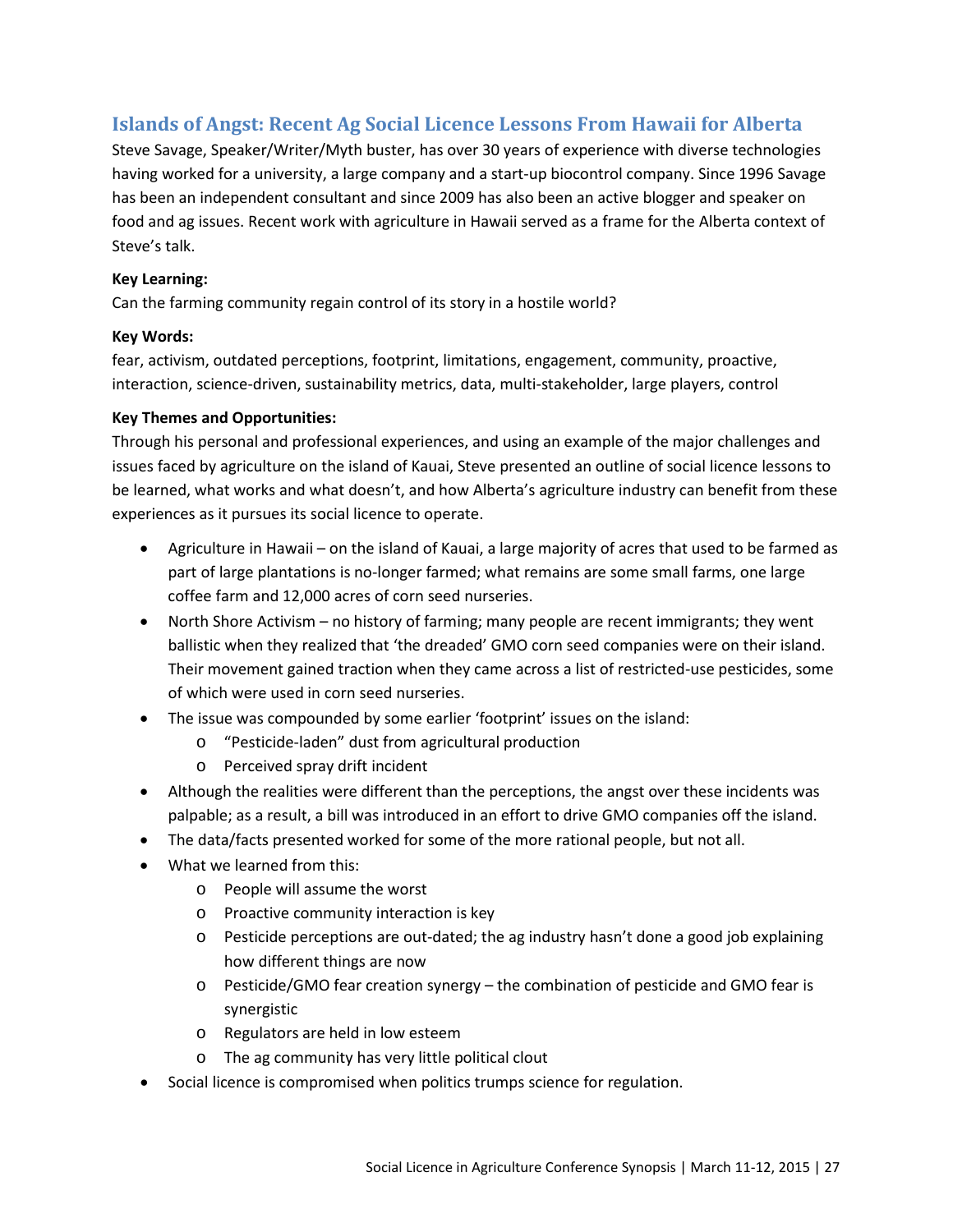- Lions of the market there are major players in the various segments of the food industry who are big enough to exercise a great deal of leverage over the entire sector. These are the lions in terms of market power. And even a small activist group can effectively control the food supply as long as there is a high leverage player that is sensitive to brand defamation.
- Importers acting badly the example of Roundup Ready wheat, fusarium headblight resistant wheat – European and Japanese importers threatened to boycott North American wheat. Importers blackmailed the industry into not planting any GMO wheat and as a result, Canadian wheat growers asked Syngenta and Monsanto to halt GMO programs.
- This all begs the question "who controls the food supply?" Will the next generation of biotech crops be supressed or allowed (e.g. non-browning apples, new biotech potatoes that will help reduce food waste) or will parts of the industry (e.g. Florida citrus) just die because big companies may not allow biotech?
- Redefining sustainability in terms of outcome-based metrics:
	- o Science –driven
	- o Outcome based
	- o Yield as the denominator
	- o Cover all footprints
	- o Multi-stakeholder input
- Limitations of sustainability initiatives:
	- o Key parameters are hard to measure (i.e. soil health)
	- o Pesticide risk assessment is complex and already implemented
	- o Some results are uncomfortable for certain stakeholders
	- o Water isn't all the same
	- o Commodity flow complications
	- o Will it be used as a carrot or a stick?
	- o Will there be any consensus system?
- Another problem is the issue of land tenure; if we're really going to have a conversation about sustainability, the "land owner" needs to be in the room as well (i.e. many farmers rent land).
- Modern society feels out of touch with their sources of food; if people don't have direct contact then who tells the story? It's told by people who don't have direct contact with agriculture and who will often put a "spin" on the story. Other "contributors" to the story include: food movements, celebrities, anti-GMO movement (well-funded), self-proclaimed "food experts", entertainment (extreme caricatures of agriculture, presented as entertainment or in extreme cases becoming effectively hate speech for profit).
- Fortunately, there are real farmers who are speaking up e.g. Nurse Loves Farmer, but telling our story is still a challenge.
- "My Grandpa's Organic" focused on the fundamental idea of building soil quality; a positively focused thing; major focus was on building soil health. What we have today is NOT "my grandpa's organic". Unfortunately, promotion of organic can be done in a way that's toxic to conventional agriculture. A good deal of the organic brand today is not driven by producers of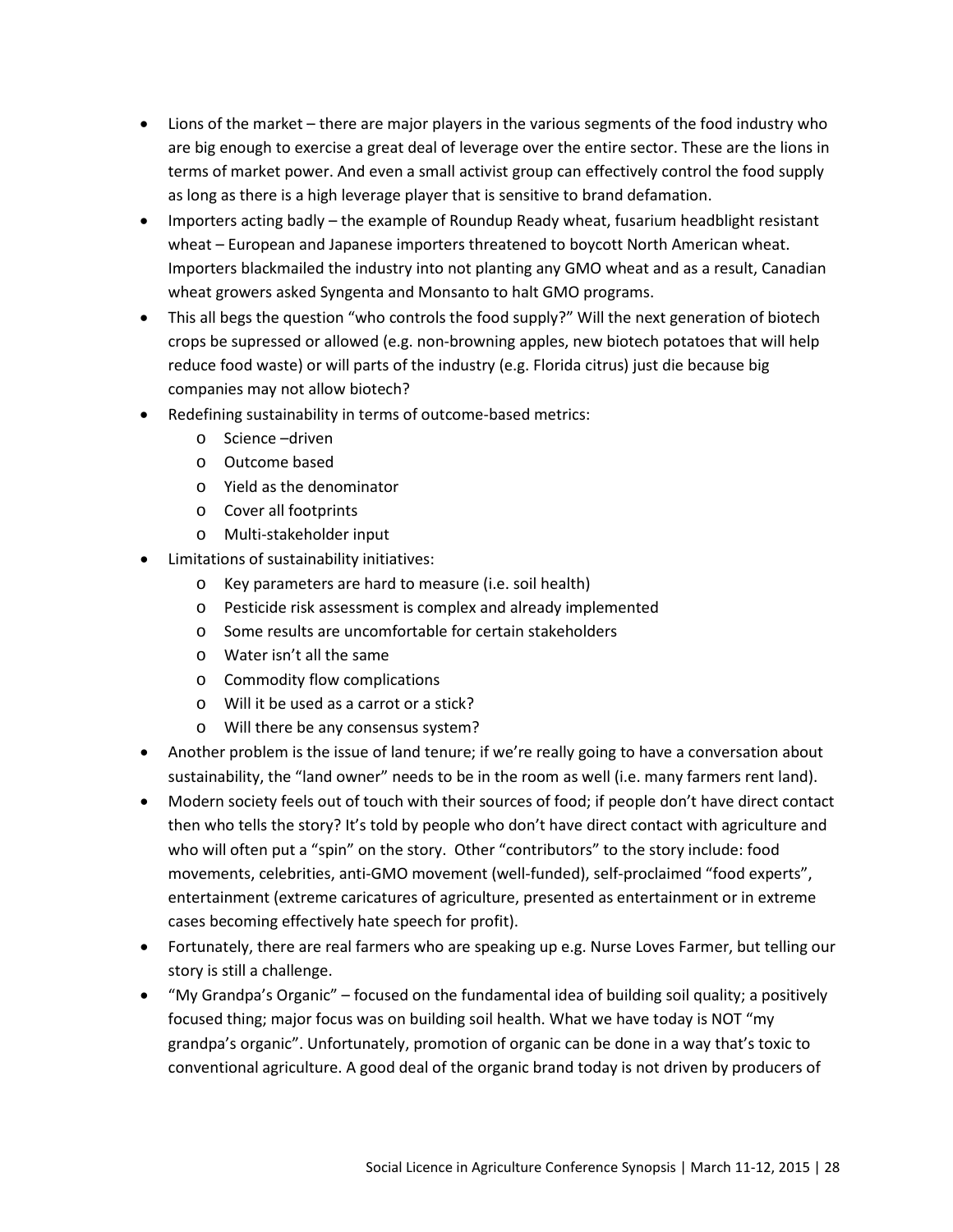organic but by consumer organizations, and involves a tendency to promote organize based on inaccurate information and unfair comparison with conventional agriculture.

- Today's organic:
	- o Is defined in the negative
	- o Has become a lucrative upsell segment for retailers
	- o Involves the guilting of parents
- Organic farmers also need to speak up against this type of marketing.
- What does it take to support a reasonable opportunity for social licence for agriculture?
	- o Manageable climatic, biological realities
	- o Adequate R&D support
	- o Functional infrastructure
	- o Reasonable demands from downstream markets
	- o Viable economic drivers and constraints
	- o Acceptable footprints and externalities
	- o Soundly based, trusted regulations and laws
	- o Fair societal voices
	- o Accurate public reputation
- The biggest threats to social science:
	- o Erosion of regulatory environment (distrust).
	- o Leverage of downstream customers which can be manipulated by small, outside forces.
	- o Will sustainability become Balkanized (the violent process of fragmentation or division of a region or state into smaller regions or states that are often hostile or noncooperative with one another)?
	- o Can the farming community regain control of its story in a hostile world?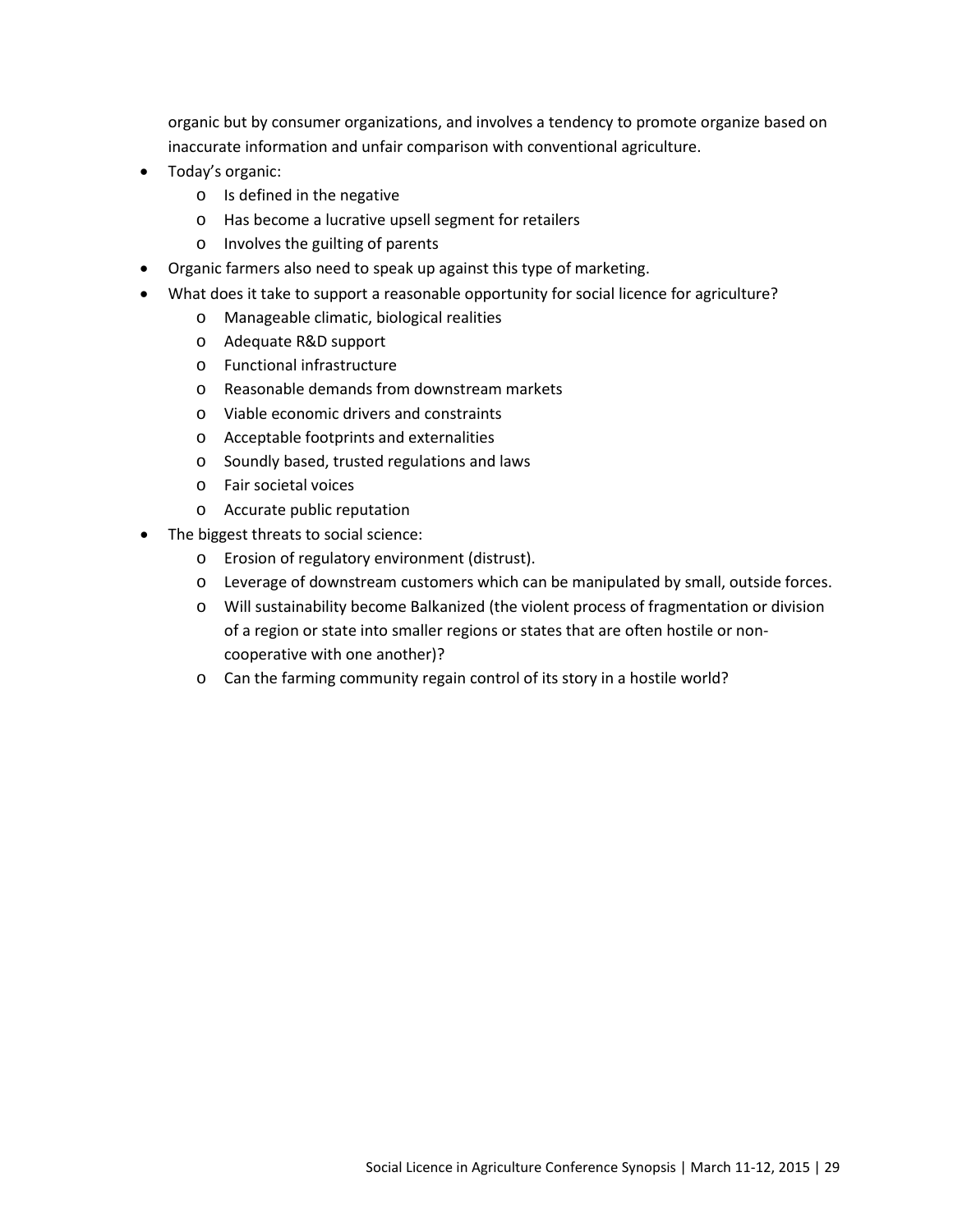### <span id="page-29-0"></span>**Conference Wrap Up and Summary Comments**

### Kim McConnell

This was a great conference with excellent topics, excellent speakers, excellent presentations, and an excellent crowd of engaged participants. The following are key 'learnings' that I took away from the Social License in Agriculture Conference.

#### **1. It's all about trust**

- To build trust, we learned that it starts with 'shared values' shared values are 3-5 times more important than demonstrating competency.
- We learned that "can" and "should are not the same question. Science will tell us if we 'can' but society will tell us if we 'should'.
- The consequences of a 'bad actor' don't just affect the bad actor; it affects all of us.

### **2. Transparency is critical**

- Transparency is a key to building trust.
- Transparency has the power to really change perceptions.
- We were shown some great examples of what we can do to be more transparent: windows in barns so that people can see in; tours of farm and processing facilities; virtual tours, etc.
- "In a world where everything is visible, you better not have anything to hide."

### **3. The 'activist' community is very engaged and very loud**

- Activist groups are organized and well-funded in fact \$400 million is devoted to activist activities against agriculture and food.
- Activist activities are relatively consistent: they like under-cover videos; then they leverage their videos with strong social media activity; and they are targeting major influences including public corporations, governments and the investment community
- Activists have been successful in advancing their mission and objectives. We learned that Animal Welfare was not on the Loblaw monitoring ratings in 2012; had a rating of 20% in 2013; and 40% in 2014.

### **4. The agriculture and good industry MUST convey its story and commitment to a healthy, affordable food system**

- The public / consumers are seeking knowledge ... and "crowd sourcing knowledge" is a new means of knowledge collection.
- Producers are respected and credible and they must be at the table. And participation means active involvement individually and not just relying on their associations, government agencies or grocery stores.
- Everyone in the agriculture and food industry has a role to play.
- The industry needs to 'speak up' proactively, verbally, online, and by retweeting messages you support.
- "When you mess up, fess up!"
- When confronted by someone who may not agree with your opinion, start by embracing their skepticism.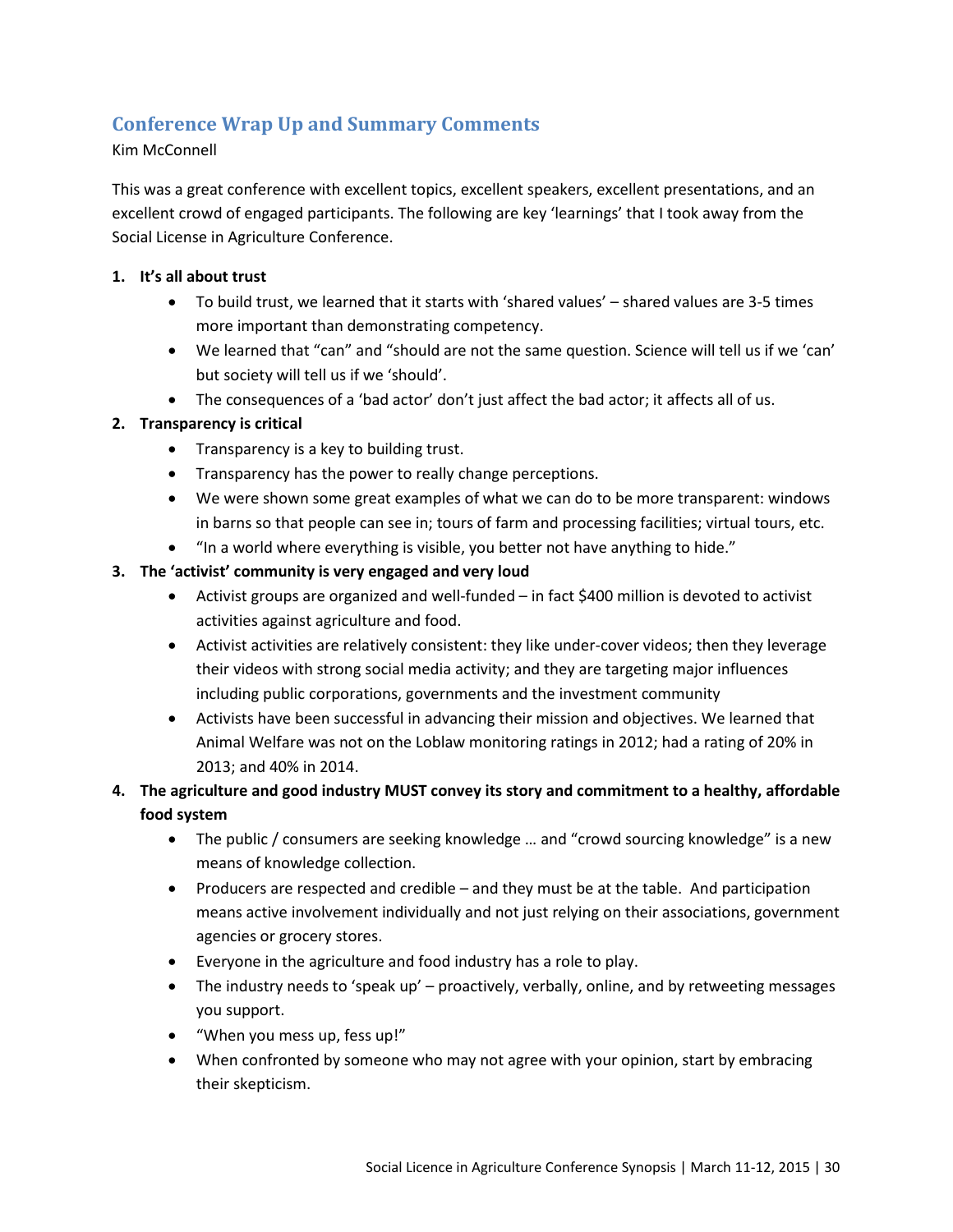### **5. 2/3rds of all food production is purchased by a few, very large food companies**

- These large companies are 'the lions' of the industry their power is massive.
- These companies know food but are considerably weaker in their knowledge of food production.
- These lions are very protective of their brands. Sustainability is important to them. They are developing and advancing sustainable programs – these programs often vary considerably … and not always with input from the agriculture and production sectors.
- There is an opportunity to develop some consistency in these sustainability programs. We were reminded that programs need to be practical and with standards that meet the needs of both the producer and the 'lion' but also enhance public trust and confidence.
- Guy Seguin reminded the conference participants of the importance of "certification overload, paper overload, and that farmers aren't social licensees, corporate marketers or professional communicators."
- **6. The 'hyphen' in agri-food needs to become a bridge – the agriculture and food industry must work together as a complete food chain**
	- All sectors of the chain need to be on top of their game
	- Training is important and more is required throughout all sectors
	- Collaboration is important
	- Communications is critical: sector communications; agriculture industry communications through programs like Agriculture More Than Ever; education and youth communications through programs like Ag in the Classroom; and general public communications to build public trust and confidence through initiatives like Farm & Food Care Canada and the Canadian Centre for Food Integrity.

### **7. We can't rest on our laurels**

- We're an industry that is influenced by biology, environment, technology and humans.
- Continuous improvement is the goal and the journey.

### **8. The measurement of a 'great' conference includes:**

- Good attendance measured by the number of attendees.
- Good speakers / presenters measured by the quality of the presentation and the seniority and influence of the presenters.
- Good engagement by the conference participants measured by their interest in the presentation and the number of notes taken.
- And it's also what we do AFTER the conference concludes and we return home.
- The Social Licence in Agriculture was indeed a GREAT conference.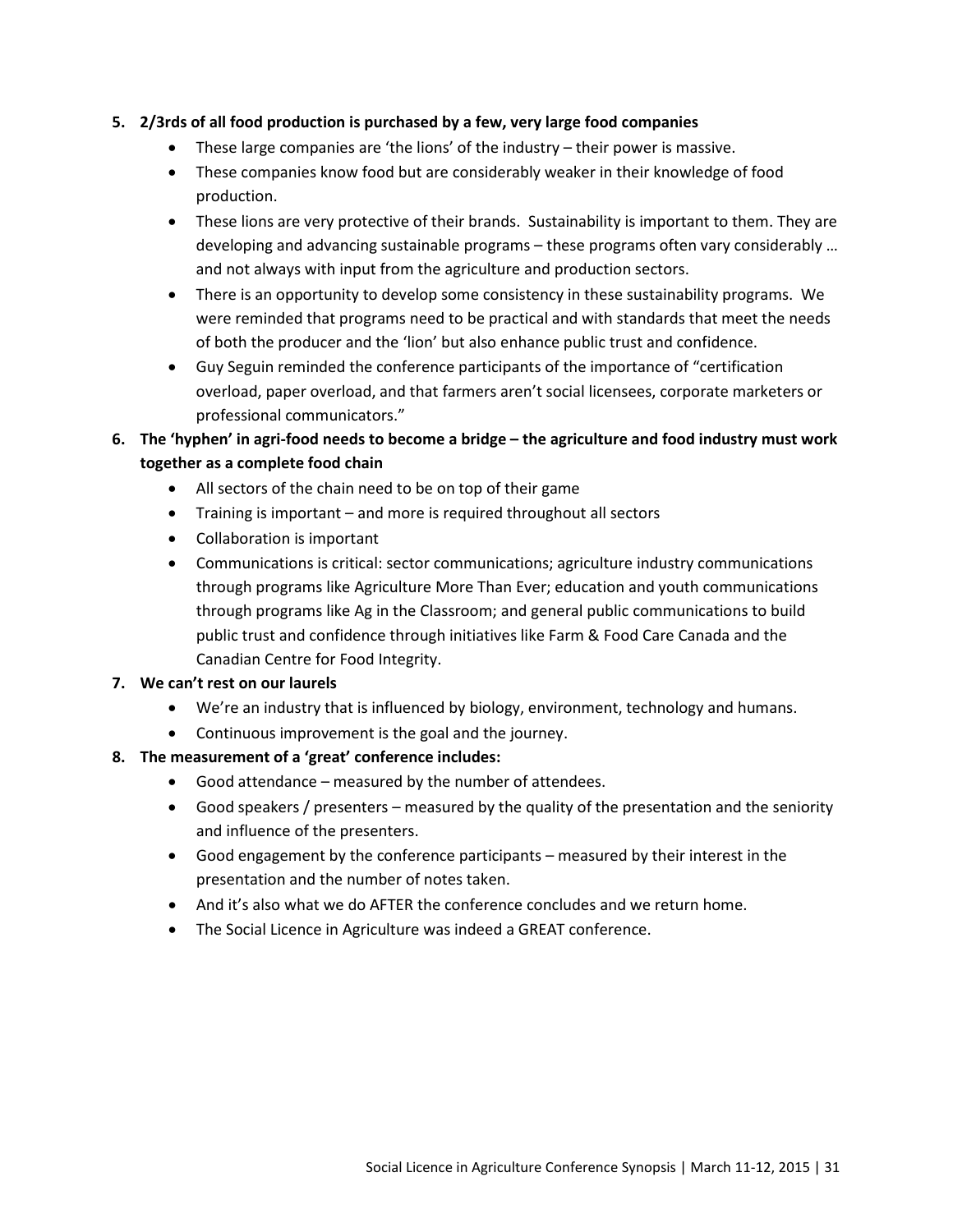### <span id="page-31-0"></span>**Conference Participant Evaluation Summary**

An electronic submission form was used to enable participants to evaluate the conference. At the conference participants were notified the evaluation link would be emailed to them 24 hours after the conference in order to give them time to mull over all the material that was presented.

One third of participants completed the conference evaluation within one week. Most of the respondents agreed or strongly agreed that the conference increased their awareness and understanding of social licence. Three quarters of respondents agreed or strongly agreed that the conference changed their thinking on social licence.

Eleven questions were asked, three of which had several sub-questions. A summary of the evaluation answers is provided here.

**Who responded?** The top five categories were:

- Farmers 25%
- Commodity organization staff 15%
- Government 22% (note more than half the government registrants were from municipalities)
- $\bullet$  NGOs 10%
- Food processors/retailers/companies 5%

### **What do you think are the top drivers of social licence in agriculture**?

- Public/consumer understanding and trust
- Tribal pressure (interest groups)
- Transparency
- Regulations
- Farm practices

### **What do you think are the top actions or solutions for maintaining or improving social licence in agriculture?**

- Industry and/or  $3^{rd}$  party collaborative to do outreach
- Communication 2-way (educate and understand their consumers)
- Build trust and transparency
- Emphasize standards and good practice

### **What do you think should be the main role of the following groups in maintaining or improving social licence in agriculture?**

- Primary producers and commodity organizations share stories; tell things right; lead the story/initiative/discussion; speak up!
- Grocery retailers Support local/Canadians; source from social licenced achievers (and reward them); challenge consumers; provide clear/accurate information.